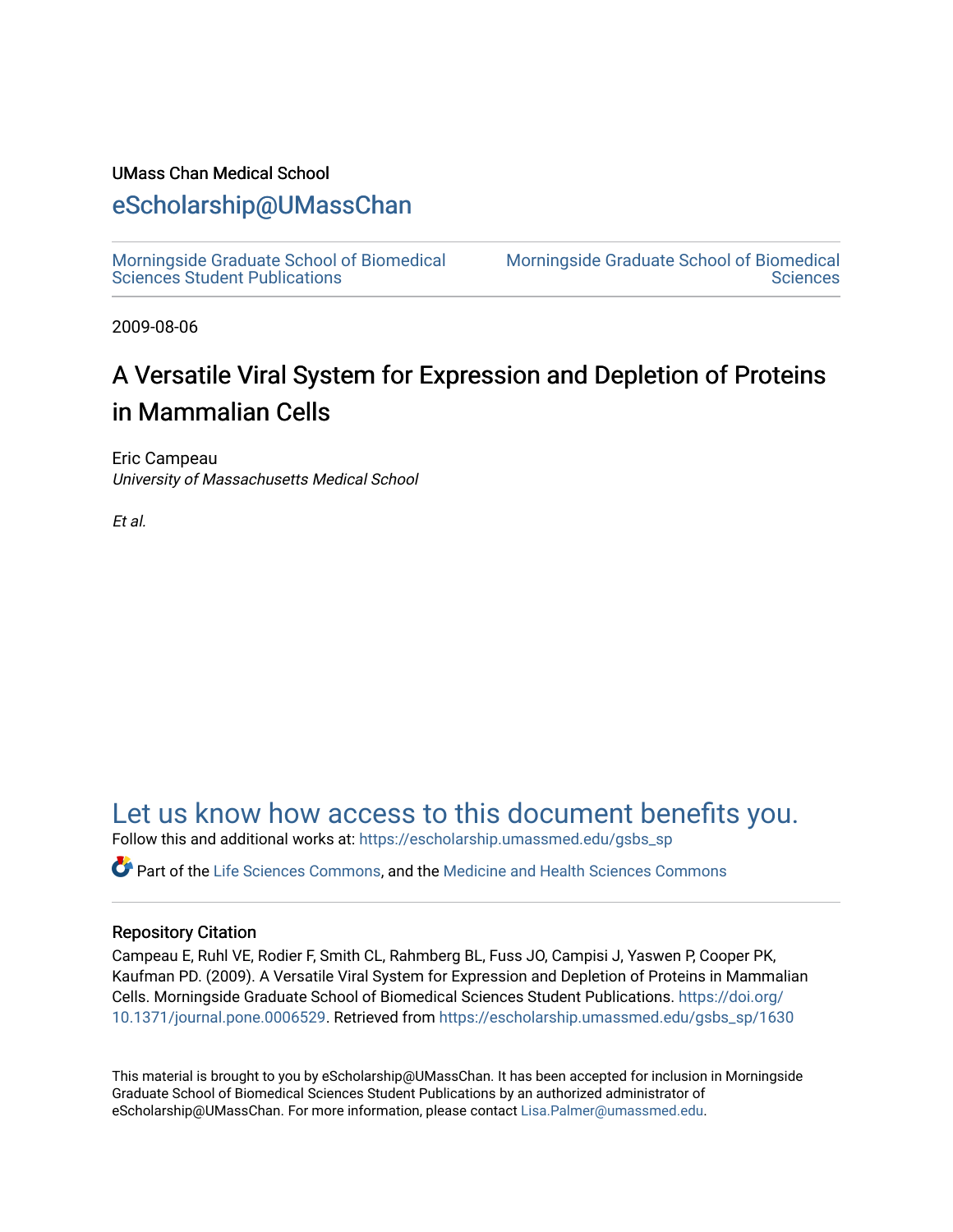# A Versatile Viral System for Expression and Depletion of Proteins in Mammalian Cells

Eric Campeau<sup>1</sup>\*, Victoria E. Ruhl<sup>1</sup>, Francis Rodier<sup>2,3</sup>, Corey L. Smith<sup>1</sup>, Brittany L. Rahmberg<sup>1</sup>, Jill O. Fuss<sup>2</sup>, Judith Campisi<sup>2,3</sup>, Paul Yaswen<sup>2</sup>, Priscilla K. Cooper<sup>2</sup>, Paul D. Kaufman<sup>1</sup>

1 Program in Gene Function and Expression, University of Massachusetts Medical School, Worcester, Massachusetts, United States of America, 2 Life Sciences Division, Lawrence Berkeley National Laboratory, Berkeley, California, United States of America, 3 Buck Institute for Age Research, Novato, California, United States of America

# Abstract

The ability to express or deplete proteins in living cells is crucial for the study of biological processes. Viral vectors are often useful to deliver DNA constructs to cells that are difficult to transfect by other methods. Lentiviruses have the additional advantage of being able to integrate into the genomes of non-dividing mammalian cells. However, existing viral expression systems generally require different vector backbones for expression of cDNA, small hairpin RNA (shRNA) or microRNA (miRNA) and provide limited drug selection markers. Furthermore, viral backbones are often recombinogenic in bacteria, complicating the generation and maintenance of desired clones. Here, we describe a collection of 59 vectors that comprise an integrated system for constitutive or inducible expression of cDNAs, shRNAs or miRNAs, and use a wide variety of drug selection markers. These vectors are based on the Gateway technology (Invitrogen) whereby the cDNA, shRNA or miRNA of interest is cloned into an Entry vector and then recombined into a Destination vector that carries the chosen viral backbone and drug selection marker. This recombination reaction generates the desired product with  $>95%$  efficiency and greatly reduces the frequency of unwanted recombination in bacteria. We generated Destination vectors for the production of both retroviruses and lentiviruses. Further, we characterized each vector for its viral titer production as well as its efficiency in expressing or depleting proteins of interest. We also generated multiple types of vectors for the production of fusion proteins and confirmed expression of each. We demonstrated the utility of these vectors in a variety of functional studies. First, we show that the FKBP12 Destabilization Domain system can be used to either express or deplete the protein of interest in mitotically-arrested cells. Also, we generate primary fibroblasts that can be induced to senesce in the presence or absence of DNA damage. Finally, we determined that both isoforms of the AT-Rich Interacting Domain 4B (ARID4B) protein could induce G1 arrest when overexpressed. As new technologies emerge, the vectors in this collection can be easily modified and adapted without the need for extensive recloning.

Citation: Campeau E, Ruhl VE, Rodier F, Smith CL, Rahmberg BL, et al. (2009) A Versatile Viral System for Expression and Depletion of Proteins in Mammalian Cells. PLoS ONE 4(8): e6529. doi:10.1371/journal.pone.0006529

Editor: Jörg Hermann Fritz, University of Toronto, Canada

Received January 11, 2009; Accepted July 8, 2009; Published August 6, 2009

Copyright: @ 2009 Campeau et al. This is an open-access article distributed under the terms of the Creative Commons Attribution License, which permits unrestricted use, distribution, and reproduction in any medium, provided the original author and source are credited.

Funding: This work was supported by NIH grants AG017242 to JC, R01 CA063503 to PKC, U54 CA112970 to PY, R01 GM55712 and NSF grant MCB-0641390 to PDK, NIH 5 F32 GM076863-03 to CLS and NRSA Fellowship 1F32CA108393 to JF. The funders had no role in study design, data collection and analysis, decision to publish, or preparation of the manuscript.

Competing Interests: The authors have declared that no competing interests exist.

\* E-mail: Eric.Campeau@umassmed.edu

# Introduction

The abilities to express and deplete proteins in mammalian cells are invaluable tools for understanding diverse biological processes, both normal and pathological. Traditionally, transfection and electroporation of plasmids into cells have been used to manipulate gene expression. However, not all cell types can be efficiently transfected by these methods, and primary or nondividing cell types are particularly difficult in this regard [1]. The advent of recombinant retroviruses and lentiviruses [1,2,3,4,5] greatly simplified this task, especially since lentiviruses can easily transduce non-dividing cells. For RNA interference (RNAi), plasmid-based systems used to express shRNAs or miRNAs allowed long term depletion of the protein of interest, compared to the transfection of small interfering RNAs (siRNAs) which results in only transient depletion. Several laboratories and companies have therefore developed viral vectors for the delivery of cDNAs and/or shRNAs or miRNAs to a wide variety of cells [6,7,8,9,10,11,12,13,14,15,16]. Even though these vectors have proven extremely useful, there are limited drug selection markers available, and different vector backbones can be required to express cDNAs or shRNAs/miRNAs. We sought to extend the versatility of viral vectors by developing third generation (Tatindependent), self-inactivating (SIN) lentiviral vectors with an expanded range of drug selection markers, promoters, and epitope tags. Furthermore, we wanted to improve their flexibility, allowing the investigator to rapidly change promoters and/or drug selection markers without extensive recloning. We report here a series of 59 vectors to express cDNAs, shRNAs and miRNAs, either constitutively or inducibly, in mammalian cells. These vectors are based on the Gateway System [17] (Invitrogen) whereby a cDNA, shRNA or miRNA is cloned into an Entry vector which is recombined in vitro with the viral Destination vector of choice. This system offers two main advantages: First, the recombination is very efficient and rapid (1–3 h), eliminating most of the stability problems that often arise during traditional cloning in a bacterial host [18,19]. Second, the extensive Destination vector library can be further modified to accommodate future technologies without

PLoS one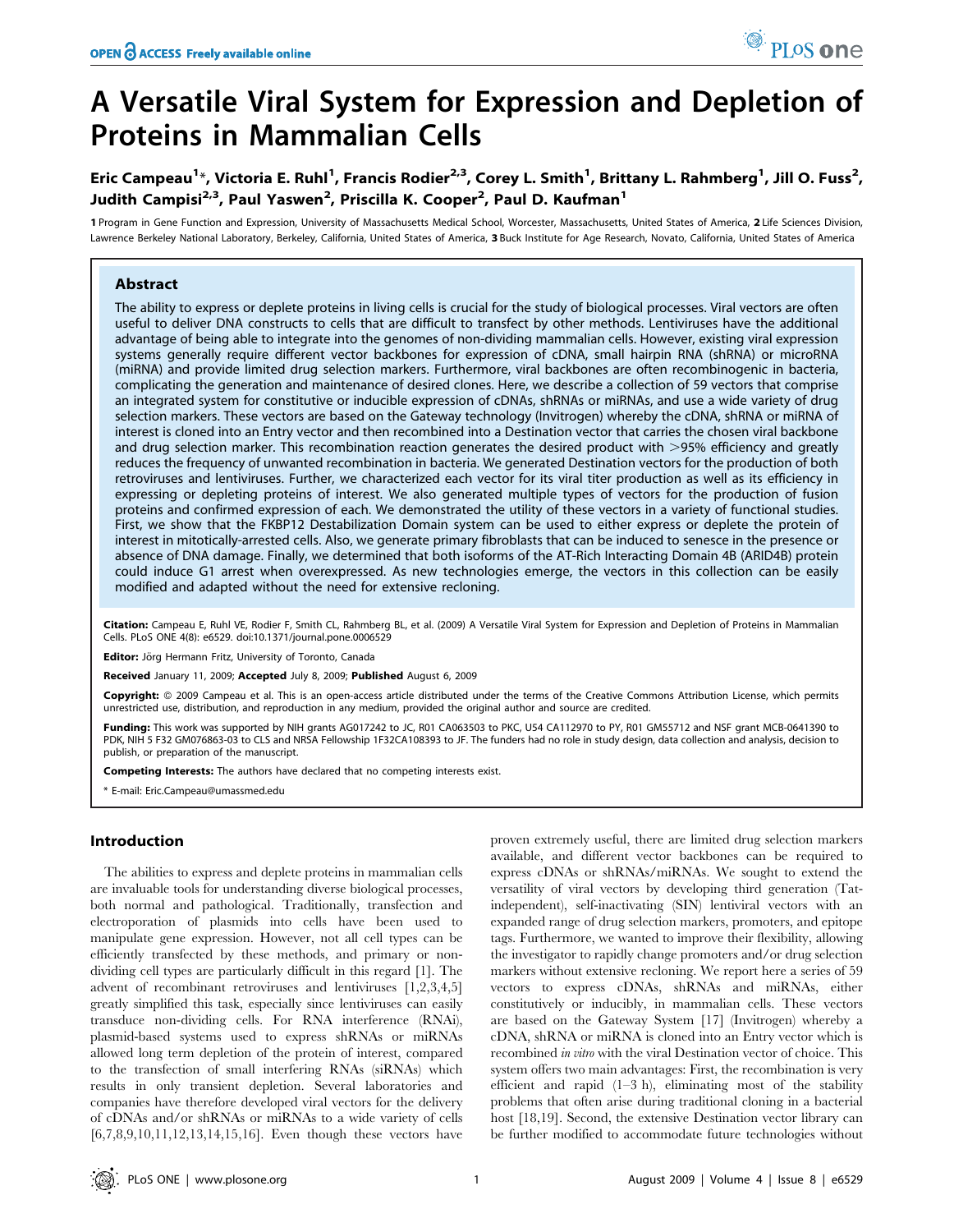the need for recloning cDNAs, shRNAs or miRNAs. We used our vectors to demonstrate that a protein of interest can be overexpressed or depleted in mitotically-arrested cells, generate stable cell lines where the senescence secretory associated phenotype (SASP) can be induced, and show that the chromo domain of the AT-Rich Interacting Domain 4B (ARID4B) protein is not required for the G1 arrest upon overexpression.

# Results and Discussion

# Overview of the vectors

cDNAs, shRNAs or miRNAs are initially cloned into Entry vectors (Figure 1). The insert from the Entry vector clone can then be recombined efficiently via an attL-attR (LR) reaction [17] into a variety of Destination vectors to provide the desired viral backbone and drug selection marker. The recombination reaction is transformed into Escherichia coli and there is a dual selection for the desired vector. First, the Entry and Destination vectors carry different drug resistance genes for selection in E.coli, kanamycin for the Entry vector, and ampicillin for the Destination vector. The transformation is plated onto ampicillin plates, selecting against any unrecombined Entry vector. Second, the Destination vector contain the ccdB killer gene [20], which is toxic to most E.coli strains. The ccdB gene is removed from the Destination vector during the recombination reaction and a susceptible E.coli strain is used for the transformation, thereby selecting against the unrecombined Destination vector. In our hands, the efficiency of recombination into the Destination vector is  $>95\%$  as determined by restriction digestion and analysis of the resulting construct. Because the Entry vectors do not contain any viral-derived repetitive sequences, they can be easily manipulated without significant levels of unwanted deletions which often occur at repetitive sequences propagated in bacteria [18,19,21].

#### Entry vectors

i. for expression of shRNAs or miRNAs. Six different Entry vectors were generated for RNAi experiments, and are suitable for insertion of either shRNAs or miRNAs (Figure 2A):

1. The pENTR/pSUPER+ plasmid is based on the pSUPER plasmid [22], which allows the expression of shRNAs under the control of the H1 RNA polymerase III promoter. We inserted



Figure 1. Overview of the viral system. A cDNA/shRNA/miRNA is cloned into an Entry vector between the attL1 and attL2 sites. In the presence of the LR clonase, recombination occurs between attL1-attR1 and attL2-attR2 to transfer the insert from the Entry vector into the Destination vector of choice. All Entry vectors contain the kanamycin resistance gene whereas all Destination vectors carry the ampicillin resistance gene. doi:10.1371/journal.pone.0006529.g001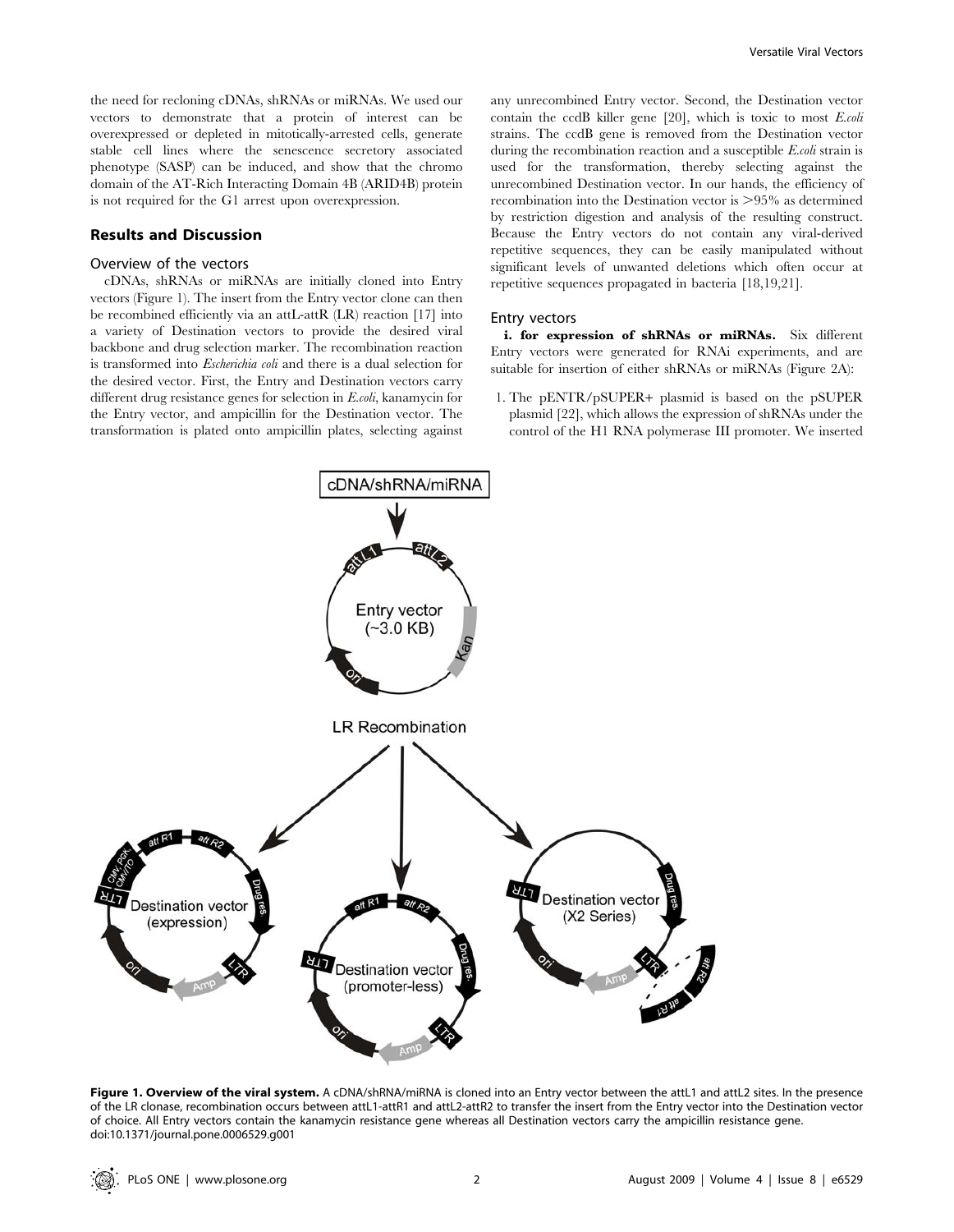

Figure 2. Maps of the Entry vectors for either RNAi-mediated protein depletion or protein overexpression. A) shRNAs or miRNAs can be expressed with either constitutive (H1, U6, CMV) or inducible (H1/TO, CMV/TO) promoters. B) cDNAs encoding the protein of interest (POI) can be cloned into Entry vectors with no tags or different tags for either detection or purification. (Abbreviations: CBP, calcium-binding peptide; SBP, Sbinding peptide; GST, glutathione-S-transferase; FKBP12DD, FKBP destabilizing domain. LEFT: Promoter-less Entry vectors. RIGHT: Entry vectors for EF-1a promoter-driven protein expression. In this case, Entry vectors containing a promoter should be recombined with a promoter-less Destination vector (see Figure 4). doi:10.1371/journal.pone.0006529.g002

a 750 bp stuffer (denoted by the +, derived from the pTER+ plasmid  $[23]$ ) between the *Bgl* II and *Hind* III sites to facilitate cloning of shRNAs downstream of the promoter.

- 2. The pENTR/pTER+ plasmid is derived from the pTER+ plasmid [23]; this is similar to pSUPER except that a Tetracycline Operator (TO) was inserted at the end of the H1 promoter. The TO allows experimental control of the expression of the shRNA in a ''T-REx'' cell line (Invitrogen) that expresses the tetracycline repressor (TetR), because the transcription-blocking TetR-TO interaction is relieved by addition of doxycycline or tetracycline [24].
- 3. The pENTR/pSM2 plasmids are based on the pSM2c plasmid  $[14,25]$  for expression of miRNAs, and include the  $5'$ and 3' flanking sequences from the miR-30 miRNA. The original U6 promoter was retained to allow constitutive expression under the control of RNA polymerase III in the pENTR/pSM2(U6) version of the vector. In the pENTR/ pSM2(CMV) and pENTR/pSM2(CMV/TO) versions, the U6 promoter was replaced by either a constitutive CMV or a doxycycline-inducible CMV/TO promoter to allow expression under the control of RNA polymerase II. The CMV promoter was reported to generate better depletions in some cases [26] and lower variability than the U6-based promoter when the virus is integrated in the genome [27].
- 4. Finally, we generated the vector pENTR/pSM2(CMV-GFP), in which a GFP cDNA was inserted between the promoter and

the 5'miR30 sequence, to further enhance the depletion of the target protein [8] and facilitate tracking and sorting of cells expressing the miRNA of interest.

ii. for expression of cDNAs. A large variety of Entry vectors were generated to clone cDNAs encoding proteins of interest (POI) (Figure 2B). The original pENTR1A and pENTR4 plasmids contain the ccdB killer gene. To clone a cDNA into these vectors, two restriction endonucleases which cut on opposite sides of the killer gene have to be used in order to replace the ccdB sequence with the cDNA of interest and thereby select against the parental plasmid. However, we removed the ccdB gene so that all of the multiple cloning sites could be exploited, generating constructs termed ''pENTR1A no ccdB'' and ''pENTR4 no ccdB''. We also generated a variety of Entry vectors that encode epitope tags at their N-terminus (GFP, V5, FLAG) or C-terminus (GFP, V5-His) in different reading frames to facilitate detection of the proteins of interest. For tandem affinity purification (TAP) experiments, we created Entry vectors encoding tandem N-terminal epitope tags in three reading frames, based on the pNTAP vector from Stratagene (NTAP,[28]). Additionally, we created an Entry vector encoding an N-terminal Glutathione-S-Transferase (GST) followed by a PreScission protease cleavage site (GE Healthcare Life Sciences), which can also be used for purification of the protein of interest via glutathione affinity supports. Other Entry vectors include either an N-terminal or C-terminal 12 kDa FK506 Binding Protein (FKBP12) Destabilization Domain (DD) based on the Wandless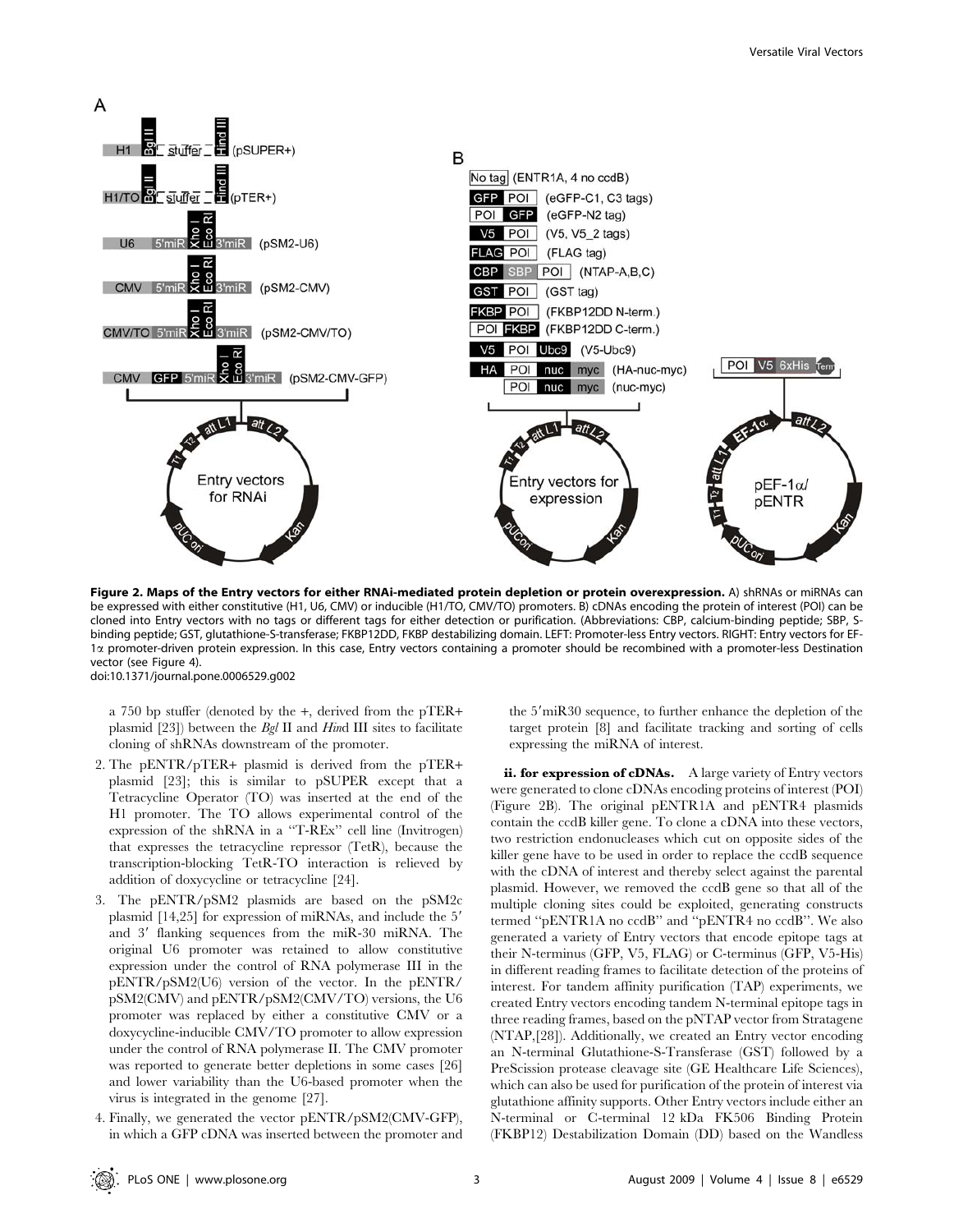

Figure 3. Maps of the Destination vectors. (A, C) The pLenti X1 and X2 series are promoter-less and require that the expression promoter come from the Entry vector. (B) The pLenti X2 series is designed for shRNA insertion into the 3' LTR, resulting in insert duplication in the final integrated form of the viral genome. (D) The CMV and PGK series provide the promoters for constitutive expression, and the CMV/TO promoter for regulation of expression by doxycycline. (E) The pLenti GFP DEST allows insertion of an expression cassette after the Woodchuck post-transcriptional element (PRE) and expresses GFP to make recipient cells fluorescent. (F) Retroviral Destination vectors for RNAi where the Destination cassette was inserted in the 3' LTR, similar to the pLenti X2 series. (G, H). Retroviral Destination vectors for cDNA expression under the control of the CMV promoter. See text, Table 1 and Figure 4 for details and compatibilities between each vector. doi:10.1371/journal.pone.0006529.g003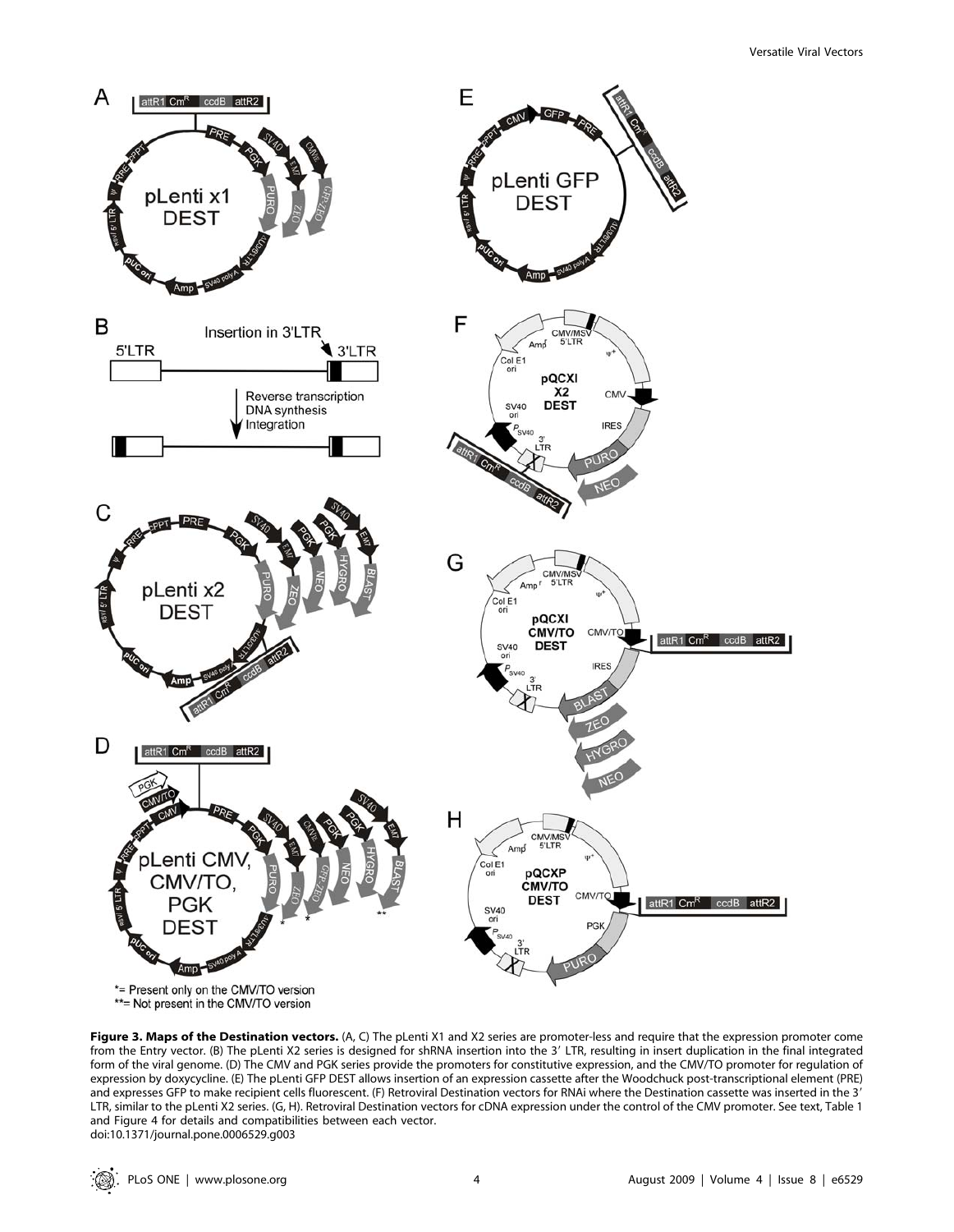Table 1. Compatibles Entry to Destination vector recombinations.

| <b>Entry vector type</b>    | Compatible<br><b>Destination vectors</b> | Incompatible<br><b>Destination vectors</b> |
|-----------------------------|------------------------------------------|--------------------------------------------|
| pENTR/pSM2 Series (non-GFP) | pLenti X1 Series                         | pLenti PGK Series <sup>b</sup>             |
|                             | pLenti X2 Series                         | pLenti CMV Series <sup>b</sup>             |
|                             | pLenti CMV GFP                           | pLenti CMV/TO Series <sup>b</sup>          |
|                             | pOCXI RNAi X2 Series <sup>a</sup>        | pQCXI CMV/TO Series <sup>b</sup>           |
| pENTR/pSM2(CMV-GFP)         | pLenti X1 Series                         | pLenti X2 Series <sup>c</sup>              |
|                             |                                          | pLenti CMV GFP <sup>d</sup>                |
|                             |                                          | pQCXI CMV/TO Series <sup>b</sup>           |
|                             |                                          | pQCXI RNAi X2 Series <sup>c</sup>          |
| pENTR/pTER+ pENTR/pSUPER+   | pLenti X1 Series                         | pLenti PGK Series <sup>b</sup>             |
|                             | pLenti X2 Series                         | pLenti CMV Series <sup>b</sup>             |
|                             | pLenti CMV GFP                           | pLenti CMV/TO Series <sup>b</sup>          |
|                             | pOCXI RNAi X2 Series                     | pOCXI CMV/TO Series <sup>b</sup>           |
| pEF-ENTR Series             | pLenti X1 Series                         | pLenti X2 Series <sup>c</sup>              |
|                             | pLenti CMV GFP                           | pLenti PGK Series <sup>b</sup>             |
|                             |                                          | pLenti CMV Series <sup>b</sup>             |
|                             |                                          | pLenti CMV/TO Series <sup>b</sup>          |
|                             |                                          | pQCXI CMV/TO Series <sup>b</sup>           |
|                             |                                          | pOCXI RNAi X2 Series <sup>c</sup>          |
| pENTR-Fusion Series         | pLenti PGK Series                        | pLenti X1 Series <sup>e</sup>              |
|                             | pLenti CMV Series                        | pLenti X2 Series <sup>c,e</sup>            |
|                             | pLenti CMV/TO Series                     | pLenti CMV GFP <sup>e</sup>                |
|                             | pQCXI CMV/TO Series                      | pQCXI RNAi X2<br>Series <sup>c,e</sup>     |

<sup>a</sup>Viral titers will be lower by  $\sim$ 100 fold.<br><sup>b</sup>Probable promoter interference

b<sub>Probable</sub> promoter interference.

<sup>c</sup> Insert would be too big for the 3'LTR.

Entry vector contains already a GFP.

eNo promoter to drive expression of the cDNA.

doi:10.1371/journal.pone.0006529.t001

lab design [29,30] (also commercialized by Clontech under the name ProteoTuner). This domain targets the protein of interest to the proteosome for rapid degradation upon removal of the protective ligand Shield-1 (Shld1), with faster kinetics than RNAimediated depletion [30]. For the pENTR-V5-Ubc9 plasmid, the SUMO E2 ligase Ubc9 was inserted at the C-terminus of the pENTR-V5 vector so that cDNAs could be inserted between the V5 epitope and Ubc9, generating a fusion protein that facilitates detection of the sumoylated target protein, thereby bypassing the requirement for an E3 SUMO ligase [31]. Finally, we made two vectors to target protein domains to the nucleus, the pENTR-HAnuc-myc and pENTR-nuc-myc, which are derived from the pCMV/myc/nuc (Invitrogen). These vectors have three tandem copies of the SV40 Large T antigen nuclear targeting sequence [32].

For cases where the CMV promoter might not be optimal for cDNA expression, we also developed Entry vectors that contain the human EF-1 $\alpha$  promoter (Figure 2B). These vectors encode a C-terminal V5-His epitope tag and were derived from the pEF-TRACER A, B, C plasmids (Invitrogen). We also expanded the variety of promoters available by creating Destination vectors containing the human phosphoglycerate kinase (PGK) promoter (see below).

#### Lentiviral Destination vectors

Using the Gateway technology, each Entry vector can be recombined into multiple Destination vectors. Every lentiviral Destination vector contains the Woodchuck post-transcriptional regulatory element (WPRE) and the central polypurine tract (cPPT) because these elements increase transduction efficiencies [33,34,35,36]. The maps of the Destination vectors are shown in Figure 3. However, not all combinations of Entry and Destination vectors are meant to be recombined. For example, if an Entry vector already contains a promoter (such as the vectors used for RNAi (Figure 2A) or the pEF-ENTR series (Figure 2B)), recombination with a Destination vector such as the pLenti CMV, CMV/TO or PGK series would juxtapose the two promoters and possibly cause interference. Also, recombination of a promoter-less Entry vector for expression with a promoter-less Destination vector would result in a construct with no promoter to drive expression of the cDNA. Some Destination vectors insert the Entry cassette in their  $3'LTR$  (see below), but this imposes an insert size limit, usually  $\sim 800$  bp [37], because larger inserts inactivate the LTR and impair viral integration. Also, some sequences can be detrimental to the function of the 3'LTR [38]. Finally, the pENTR/pSM2 (CMV-GFP) vector encodes GFP and therefore should not be recombined with the pLenti CMV GFP or pLenti X1 GFP-Zeo Destination vectors since they also encode the GFP protein. The compatibilities of each Entry vector for various Destination vectors are summarized in Table 1 as well as represented schematically in Figures 4A for lentiviruses, and Figure 4B for retroviruses.

i. pLenti X1 Destination series. The Gateway Destination cassette was inserted into a promoter-less lentiviral backbone (Figure 3A) because some of the Entry vectors provide the promoter for the expression of shRNA, miRNA or cDNA. One version of the vector confers resistance to puromycin and two others confer resistance to zeocin. Additionally, the pLenti X1 GFP-Zeo vector encodes a GFP-zeocin fusion protein to allow detection of transduced cells by fluorescence.

ii. pLenti X2 Destination series. Lentiviruses are part of the retrovirus family and have an RNA genome that is reversetranscribed into DNA before integration into the host genome. During this process, there is a duplication of the  $3'$  LTR to generate the final 5' LTR sequence that is found in the integrated viral genome. Deletions in the U3 region of the 3' LTR  $(\Delta U3)$ have been used to generate self-inactivating (SIN) vectors for increased biosafety [39,40], and several groups have found that these truncated 3' LTRs tolerate insertion of a small cassette, such as a small promoter (U6, H1, CMV) and an shRNA or miRNA  $[41,42,43]$ . Therefore, inclusion of a shRNA in the 3' LTR of the original construct results in duplication of this transgene upon integration (Figure 3B). We therefore inserted the Gateway Destination cassette within the 3' LTR (Figure 3C). All the vectors of the pLenti X2 series have the Gateway cassette inserted in the antisense orientation.

iii. pLenti CMV, CMV/TO and PGK Destination series. We generated two types of Destination vectors for expression of cDNAs under the control of the CMV promoter. The first type has a constitutive CMV promoter (Figure 3D, pLenti CMV), and the second has an inducible CMV/TO promoter (pLenti CMV/TO). The pLenti CMV/TO series is induced upon addition of doxycycline in a T-REx cell line that expresses the TetR tetracycline repressor protein. To allow generation of a wide variety of TetR-expressing cell lines, we also generated an Entry vector with the TetR cDNA (pENTR/ TetR) and recombined it with the pLenti CMV Blast DEST vector to make pLenti TetR Blast (not shown). We transduced different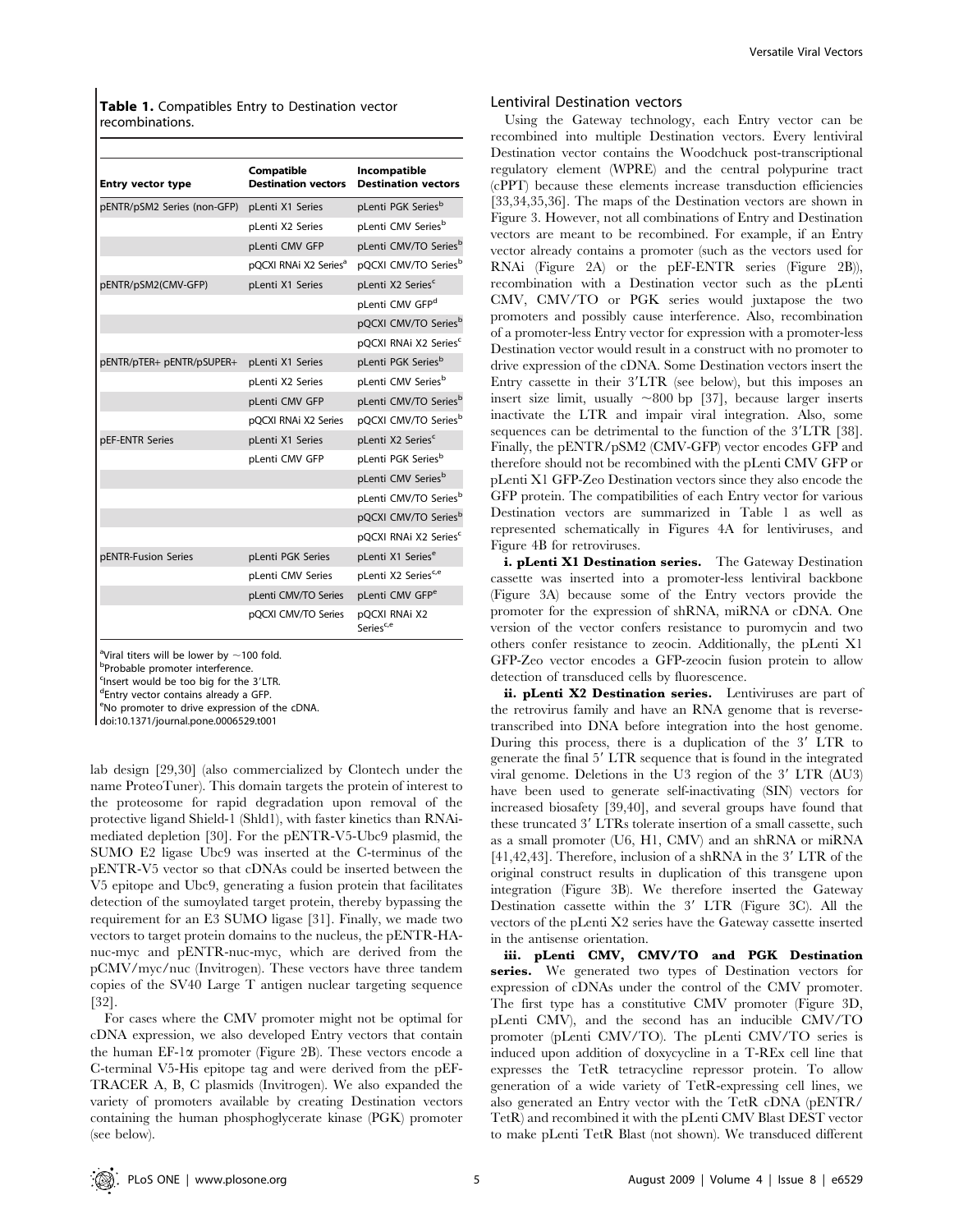

Figure 4. Overview of the lentiviral (A) or retroviral (B) vectors for protein expression or depletion. Entry vectors can be recombined using the LR clonase into the Destination vectors connected by arrows. For RNAi-mediated depletion, miRNA-based and shRNA-based vectors are available for either constitutive or inducible depletions (see Figure 2A for details). For expression, various tags are available (see Figure 2B for details). The RNAi cassettes can be inserted in the middle of the lentiviral backbone (pLenti X1 series), in the 3' LTR (pLenti X2 series) or in a backbone expressing GFP (pLenti CMV GFP). For RNAi studies using retroviruses, all the Destination cassettes have been inserted in the 3' LTR of the vectors. For protein expression, the EF-1a, PGK or CMV promoters are available for lentiviruses. CMV-driven constructs can be either constitutive or inducible. For the retroviral vectors, no constitutive expression of cDNAs can be attained in T-REx cell lines using the pQCXI series vectors because they all contain the inducible CMV/TO promoter. Similarly, the drug resistance gene will be repressed in a T-REx cell line since it is after an IRES element under the control of the CMV/TO promoter. However, the pQCXP CMV/TO can be used for inducible expression of cDNAs under constitutive puromycin selection in T-REx cell lines. See Table 2 for details. doi:10.1371/journal.pone.0006529.g004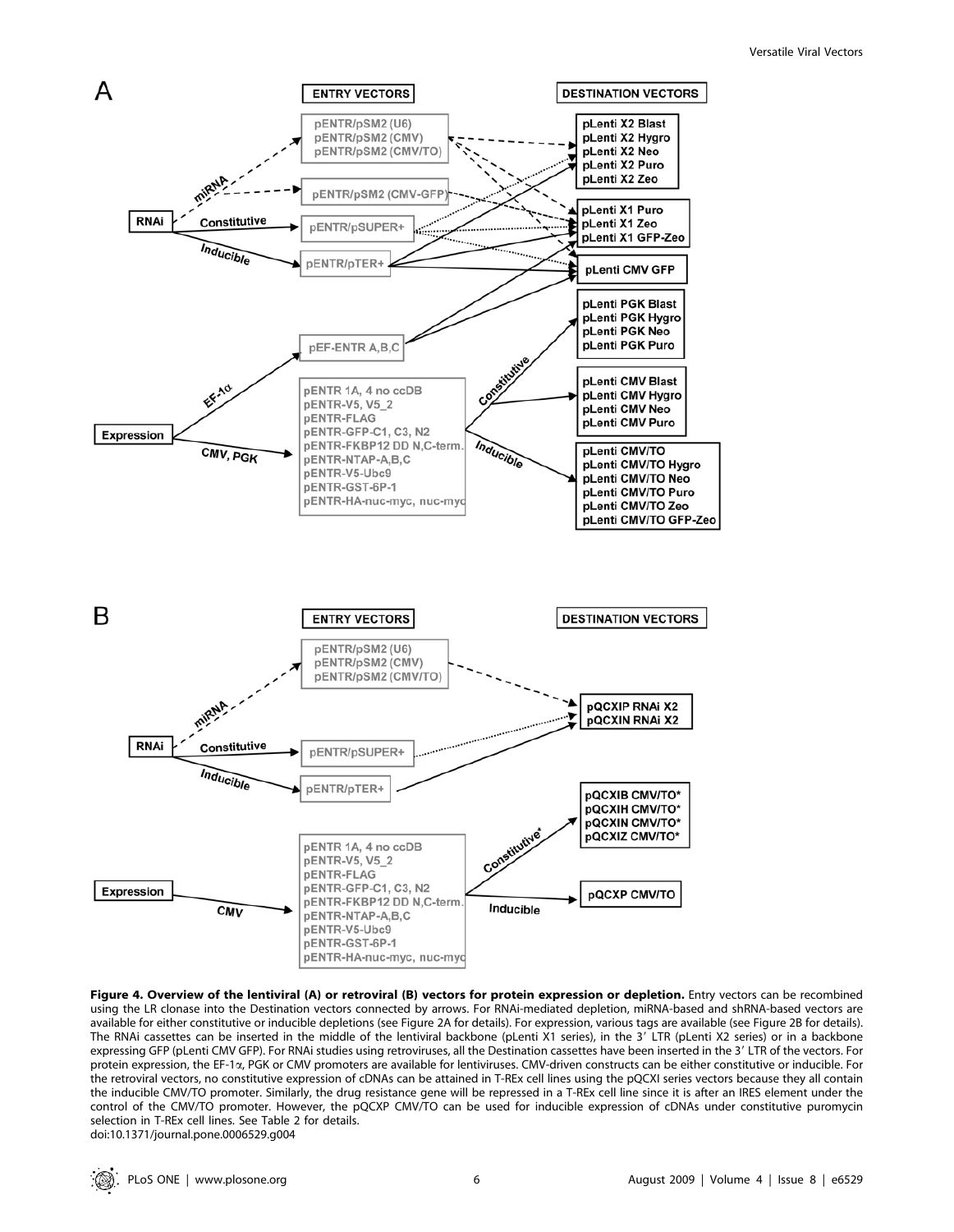cell lines with virus made from this vector, generating cells that express TetR for inducible transgene expression from TOcontaining promoters. Because the TetR-expressing virus carries a blasticidin resistance gene, we did not generate an inducible CMV/TO lentiviral vector carrying the same drug resistance gene.

Loss of protein expression *in vivo* due to promoter silencing can occur with the CMV promoter, but silencing is much less frequent for transgenes driven by the PGK and  $EF-1\alpha$  promoters [44,45,46]. Therefore, we generated Destination vectors with the PGK promoter (Figures 3D, 4A). The cellular EF-1 $\alpha$ promoter can also be used for this purpose, but the PGK promoter in the pLenti PGK series is smaller and therefore minimizes loss of viral titers when large cDNAs are inserted [47]. Also, the PGK Destination vectors are more versatile because they harbor more drug resistance genes, while the pEF-1 $\alpha$  Entry vectors can only be recombined into the pLenti X1 Destination series (Figure 3A), which currently have only puromycin and zeocin resistance genes for selection.

iv) pLenti GFP DEST. We sought to create a vector that would allow detection of transduced cells via GFP expression while simultaneously delivering a transgene of choice. To do this, we created a vector in which GFP expression is under the control of the CMV promoter and either a cDNA, shRNA or miRNA can be placed under the control of the EF-1a, H1, H1/TO, U6, CMV or CMV/TO promoters (Figure 4A). GFP expression allows detection and/or isolation of transduced cells by either immunofluorescence or cell sorting. For this vector, we also inserted the Gateway Destination cassette after the WPRE (Figure 3E).

#### Retroviral Destination vectors

In addition to the lentiviral vectors, we also generated retroviral Destination vectors (Figures 3F, G, H, and Figure 4B) to determine whether similar levels of expression or depletion could be attained. With the exception of the pEF-ENTR series and the pENTR/ pSM2(CMV-GFP) vectors, all the other Entry vectors are compatible with these retroviral vectors, so we can easily recombine inserts into either retroviral and lentiviral vectors. Using the same strategy as the pLenti X2 series, we inserted the Gateway Destination cassette into the 3' LTR of the retroviral backbone so we could obtain the expression of two shRNA/ miRNA cassettes upon viral integration into the cellular genome (pQCXI X2 series, Figure 3F, 4B). The insertion of an shRNA cassette in the  $3'$  LTR of the pQCXIP plasmid was previously used successfully [48]. We generated two retroviral vectors with the neomycin and puromycin resistance genes for RNAi. For expression of cDNAs, we replaced the CMV promoter from the original pQCXI plasmid with the CMV/TO promoter with the Gateway Destination cassette (Figure 3G). We also inserted the zeocin and blasticidin resistance genes after the internal ribosome entry site (IRES) so we could use these drugs for selection. One possible drawback of these constructs is the control of the drug resistance gene by the CMV/TO promoter. In a T-REx cell line, both the cDNA and the drug resistance gene will be repressed, allowing selection of transduced cells only when the cDNA is induced. However, these vectors can be used to transduce non-T-REx cells for constitutive expression. A construct in which only the transgene and not the drug resistance gene is inducible was designed by replacing the IRES with a murine PGK promoter to control the puromycin resistance gene from an independent and non-inducible promoter (Figure 3H). Table 2 summarizes which vectors can be used to generate inducible expression of the cDNA/ miRNA/shRNA in a T-Rex cell line. The vectors that cannot

| Table 2. Capacity of vectors for inducible expression in a T- |  |  |  |
|---------------------------------------------------------------|--|--|--|
| Rex cell line.                                                |  |  |  |

| Vector               | Inducible expression in a T-REx cell line |
|----------------------|-------------------------------------------|
| pENTR/pSUPER+        | <b>NO</b>                                 |
| pENTR/pTER +         | <b>YES</b>                                |
| pENTR/pSM2(U6)       | <b>NO</b>                                 |
| pENTR/pSM2 (CMV)     | NΟ                                        |
| pENTR/pSM2 (CMV/TO)  | <b>YES</b>                                |
| pLenti CMV Series    | NO.                                       |
| pLenti CMV/TO Series | <b>YES</b>                                |
| pLenti PGK Series    | NΟ                                        |
| pQCXI CMV/TO Series  | $YES^*$                                   |
| pQCXP                | YES                                       |

\* Both the cDNA and the drug resistance gene will be under the control of the CMV/TO promoter, except for pQCXP.

doi:10.1371/journal.pone.0006529.t002

generate inducible expression will have constitutive expression in these cells.

# Our vectors do not encode the HIV Tat protein

With each new generation of lentiviral packaging vectors, fewer HIV proteins are co-expressed with the recombinant viral genome, resulting in greater biological safety. In second generation vectors, most of the HIV proteins not required for viral replication are removed, with the exception of the HIV Tat protein which is required for transcription of the viral genome from the 5' LTR. It is provided by the packaging plasmid [49,50,51] and the Tat protein is produced and secreted into the media by the packaging cell line. Transfection of a Tat-expressing plasmid results in the secretion of biologically active Tat [52,53]. In third generation vectors, the  $5'$  HIV LTR was replaced by either a hybrid  $5'$ CMV/LTR or 5' RSV/LTR to allow transcription of the viral genome in the absence of the HIV Tat protein without a decrease in viral titers [40]. Accordingly, third generation packaging plasmids do not express the HIV Tat protein. Because several studies have pointed out the toxicity of the HIV Tat protein and that it interferes with several cellular processes [54,55,56,57,58,59,60,61,62,63], we used third generation vectors as the basis for our constructs and all of our lentiviral vectors have the hybrid 5' RSV/HIV LTR and do not require the HIV Tat for transcription of the viral genome. We still recommend transduction with vectors encoding a control shRNA/cDNA or an empty vector at similar titers to monitor possible toxic effects of the transduction.

### Testing of the vectors

We compared one of our vectors with other lentiviral vectors available to the scientific community to ensure that the insertion of the Gateway Destination and the various drug selection cassettes did not affect the efficiency of the virus. The pGIPZ (Open Biosystems), pLKO.1 (The RNAi Consortium) and the pFSIPPW [64] vectors were chosen because of their popularity and because they all use puromycin as a selection marker, thereby alleviating differences due to different drug selections. The empty versions of each vector were compared to the empty version of the pLenti CMV/TO Puro plasmid. Each virus was produced at the same time, using the same transfection protocol adjusting for second or third generation lentiviruses. As shown in Figure 5, the pLenti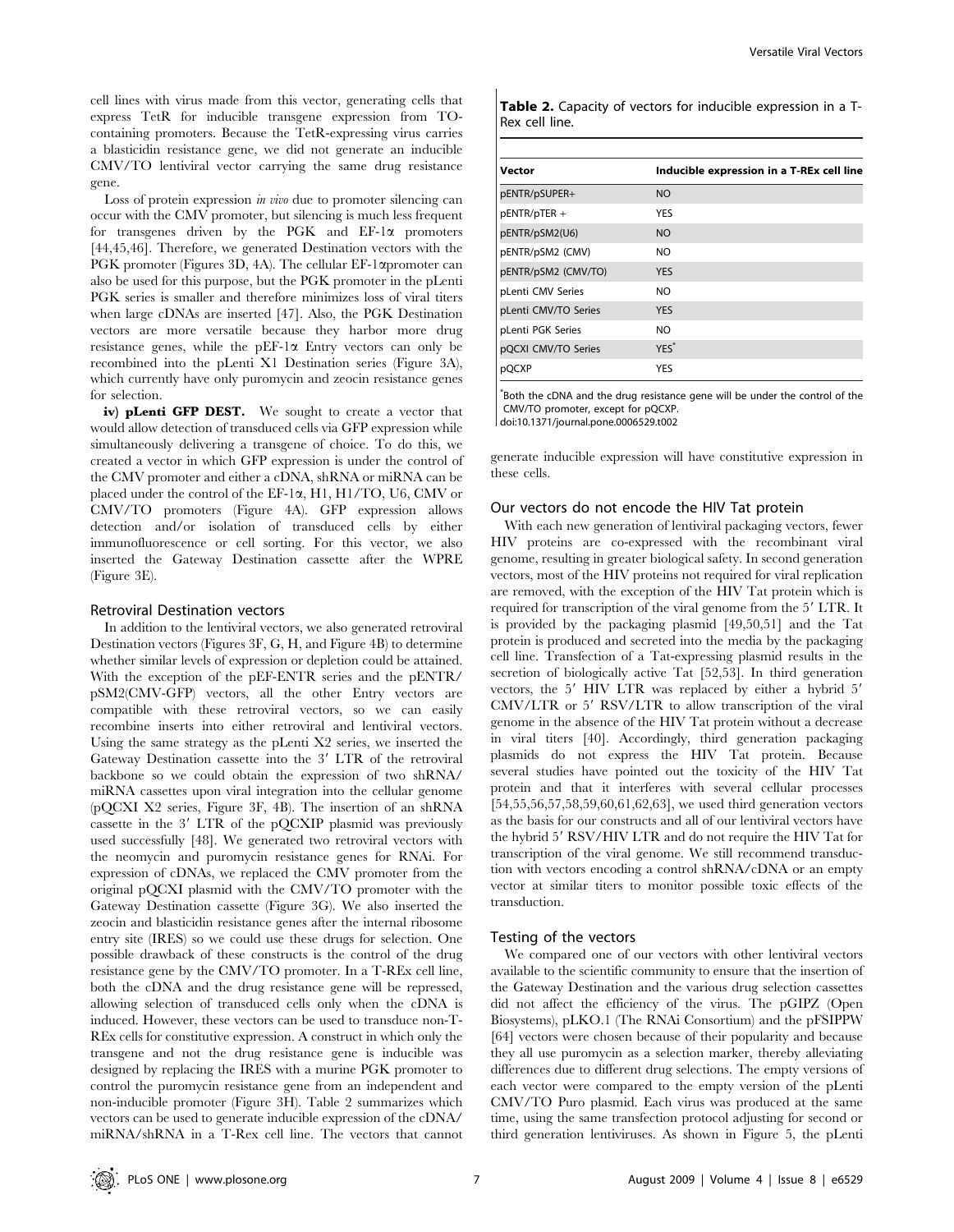

Figure 5. Comparison of titer efficiencies of various lentiviral vectors available to the scientific community. Twenty-five thousand HeLa cells were seeded in each well of a six-well plate and transduced with either 10, 1 or 0.1 µl of viral supernatants. Forty-eight hours post-transduction, puromycin was added at a final concentration of 0.5 µg/ml. Twelve days post-transduction, the cells were fixed and stained with crystal violet. The LKO.1, GIPZ and our viral vector (pLenti CMV/TO) yielded similar titers  $(2-8\times10^5 \text{ cfu/ml})$  whereas the FSIPPW yielded a higher titer ( $\sim$ 7 $\times$ 10<sup>6</sup> cfu/ml). doi:10.1371/journal.pone.0006529.g005

CMV/TO Puro, pGIPZ and pLKO vectors produced viruses with similar titers  $(2-8\times10^5 \text{ cftt/ml})$ , indicating that our vectors have packaging efficiencies similar to several commercially available vectors. In contrast, the pFSIPPW vector produced higher viral titers ( $7\times10^6$  cfu/ml). Both pFISPPW and pGIPZ are second generation vectors whereas pLKO and pLenti CMV/TO Puro are third generation, so this aspect does not explain the differences in the observed titers.

Each Destination vector was also tested to ensure it was functional and generated similar viral titers to other vectors (Table 3 and data not shown). However, we did not test every

possible combination of Entry vector and Destination vectors due to the great number of such combinations (326 for the lentiviral vectors, 105 for the retroviral vectors). It is therefore possible that unforeseen Entry-Destination combinations might negatively affect the viral titers. We are maintaining a web site with up to date information of current as well as future vectors at http:// ericcampeau.com.

We titered nearly 250 different recombinant viruses, using either HT1080 or HeLa cells. For expression vectors, we normally obtain a titer of  $10^5$  cfu/ml, regardless of the promoter or the drug resistance used (result not shown). Because viral titers generally decrease with increasing size of the inserted cDNA [47], both the size of the cDNA and the size of the drug resistance gene need to be accounted for when choosing a backbone. Some drug resistance cDNAs, e.g. for blasticidin and zeocin, are  $\sim$ 400 bp whereas the hygromycin-resistance cDNA is  $\sim$ 1000 bp. When expressing a large cDNA  $(>2.5 \text{ kb})$ , the choice of the drug resistance backbone might influence the viral titer. In our hands, we did not notice any significant decrease in viral titers with cDNAs of less than 2.0 kb with any Destination vector. We have successfully expressed cDNAs  $\sim$ 4 kb, with a reduced titer of 10<sup>4</sup> cfu/ml. If needed, we would obtain higher viral titers by concentrating the virus by ultracentrifugation (see methods).

For the RNAi vectors, the results are summarized in Table 3. We typically obtain viral titers similar to the expression vectors  $(10<sup>5</sup>$  cfu/ml). The notable exception was the retroviral pOCXIN  $X2$  vector with a CMV-driven miRNA inserted in the  $3'LTR$ , which yielded titers of  $10^3$  cfu/ml. In contrast to vectors with a CMV promoter, the pQCXIN X2 and pQCXIP X2 vectors produced viral titers of  $10^5$  cfu/ml when an H1 or H1/TO-driven shRNA was inserted in their 3'LTR. We observed that lentiviral vectors with either CMV-driven miRNAs or H1-driven shRNAs in their 3'LTR produced viruses with the expected titer of  $10<sup>5</sup>$  cfu/ml. Thus, it appears that lentiviruses are more tolerant than these retroviruses regarding the type or size of sequence that can be inserted at their 3'LTR. We therefore recommend the use of lentiviral rather than retroviral vectors when inserting a CMVdriven miRNA cassette in the 3'LTR. The various combinations of Entry to Destination vectors tested are indicated in Table 3. We will update our web site (http://ericcampeau.com) as new combinations will be generated through the course of our studies.

Each vector described in Figure 4 and Table 1 was also tested for functionality of the fusion protein (V5, FLAG, GFP, NTAP, FKBP12DD, V5-Ubc9, GST, myc and nuclear targeting), confirm-

Table 3. Viral titers for the different Entry to Destination vectors tested for RNAi.

| <b>Vector Series</b> | pSUPER, pTER    | pSM2-CMV, CMV/TO | pSM2 CMV-GFP    | pEF-Series |
|----------------------|-----------------|------------------|-----------------|------------|
| Lenti X2 Blast       | 10 <sup>4</sup> |                  | N/A             | N/A        |
| Lenti X2 Hygro       | 10 <sup>5</sup> | 10 <sup>4</sup>  | N/A             | N/A        |
| Lenti X2 Neo         | 10 <sup>5</sup> | $10^{5}$         | N/A             | N/A        |
| Lenti X2 Puro        | 10 <sup>5</sup> |                  | N/A             | N/A        |
| Lenti X2 Zeo         | 10 <sup>5</sup> |                  | N/A             | N/A        |
| Lenti X1 Puro        | 10 <sup>5</sup> | $10^{5}$         | 10 <sup>4</sup> |            |
| Lenti X1 Zeo         | 10 <sup>5</sup> |                  |                 |            |
| Lenti X1 GFP-Zeo     | 10 <sup>5</sup> |                  | N/A             |            |
| <b>QCXIN X2</b>      | 10 <sup>5</sup> | $10^{3}$         | N/A             | N/A        |
| <b>QCXIP X2</b>      | 10 <sup>5</sup> |                  | N/A             | N/A        |

N/A: Not applicable.

doi:10.1371/journal.pone.0006529.t003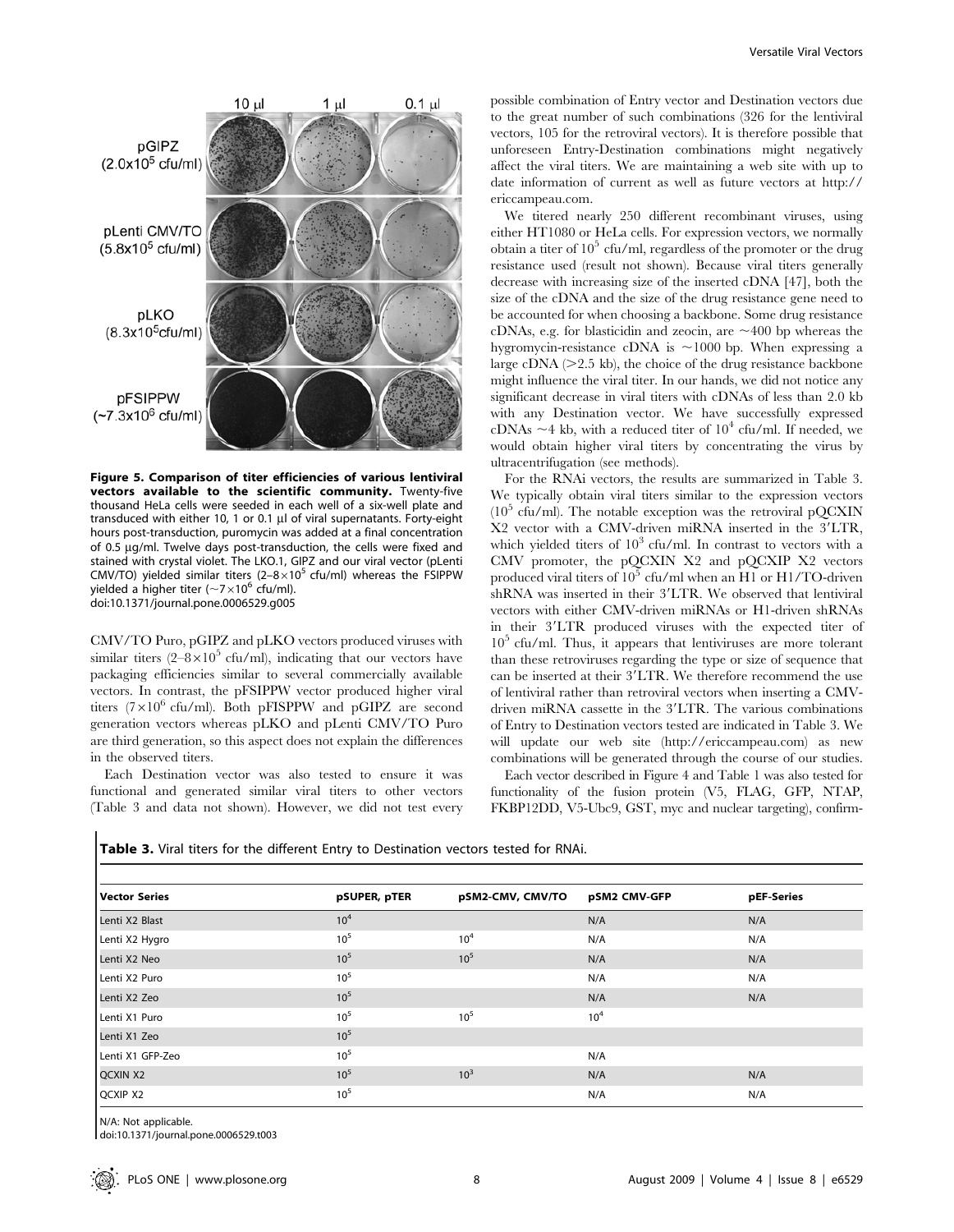ing epitope detection by immunoblotting or immunofluorescence (Figures 6–8 and Supplemental Figures S1 and S2). We also confirmed the ability of each promoter to drive expression of downstream cDNA, shRNA, miRNA or drug selection genes. Unless mentioned, we analyzed the entire cell population that survived the drug selection, as opposed to a population derived from a single cell clone. Because viral vectors can integrate into many areas of the genome, single cell-derived (clonal) populations may provide better inducibility/repression of the desired cDNA/shRNA/miRNA.

## Examples of RNAi-mediated depletions

We generated an shRNA and two miRNAs against the human histone chaperone Asf1a and expressed them using both lenti- and retro-viral vectors in either U2OS or U2OS T-REx cells. As shown in Figure 6A, Asf1a can be depleted with similar efficiencies using either a miRNA (lanes 2, 3), or shRNA (lane 5), and using either a lentiviral or retroviral backbone (Figure S1A). The efficiency of depletion is affected by several factors, including the efficiency of the shRNA/miRNA, the mRNA levels, the half-life of the mRNA and protein of interest, and the cell line used. In the case of Asf1a, it took between 48 and 72 h to obtain maximal depletion in U2OS cells (Figure S1A) but some proteins can be maximally depleted in less than 24 h (result not shown). Stegmeier et al. [8] reported that more efficient depletions could be accomplished when a GFP cDNA was inserted between the CMV promoter and the miR-30 cassette compared to direct transcription of the miR-30 cassette from the CMV promoter. In our vector system, we found there was often better depletion when the GFP cDNA was present, although the effect was generally quite modest (Figure S1B, C). Whether this difference is due to the protein being depleted, the viral backbone, or other factors is currently unknown.

We also used our system to test the effectiveness of an shRNA to deplete cells of the DNA repair protein MDC1. The shRNA was cloned into the pENTR/pTER+ vector, recombined with the

pLenti X1 GFP-Zeo and viral particles were used to transduce U2OS cells. After 48 h, some cells were transferred to a chamber slide and fixed for immunofluorescence. Fluorescence from the GFP-Zeocin fusion protein was used to identify the transduced cells while an antibody was used to detect MDC1. As shown in Figure 6B, cells transduced by the virus were green and depleted for MDC1 (red), whereas neighboring untransduced cells were not green and contained normal levels of MDC1. Additionally, inducible depletion of MDC1 was also accomplished in diploid fibroblasts as shown in Figure 6C, where MDC1 was depleted in the BJ T-REx cell strain. Therefore, both transformed and nontransformed cell types can be studied with these tools.

Although RNAi-mediated depletion is an extremely useful tool to study protein or RNA function, residual amounts of proteins targeted by RNAi were detected in many cases. For example, we generated an inducible VA13 cell line to test two shRNAs against the DNA repair protein XPG. As shown in Figure S1D, although the R6 shRNA was more efficient than the R4 shRNA to deplete XPG (lanes 2 and 4), residual XPG could be detected. We confirmed that the residual band is indeed XPG by demonstrating its absence in the XPG-null cell line 94RD270 (lane 6).

## Examples of overexpressed proteins

A major advantage of the various Destination vectors is that a combination of cDNAs/shRNAs/miRNAs can be expressed in the same cell, in either a constitutive or inducible manner. We generated VA13 cell lines that inducibly express the human histone chaperones Asf1a, Asf1b or HIRA or the combinations Asf1a/HIRA or Asf1b/HIRA. As shown in Figure 7A, very little expression of HA-Asf1a, HA-Asf1b and V5-HIRA was detected without induction, but abundant overexpression of each protein was detected 48 h after induction. In Figure 7B, inducible expression of XPG-V5 is compared by Western blotting and immunofluorescence. In each case, a minority of cells  $\langle \leq 1\% \rangle$ showed constitutive expression or lack of induction.



Figure 6. Depletion of Asf1a and MDC1 using various lentiviral vectors. A) Asf1a depletion in U2OS cells. Lane 1: U2OS T-REx cell extracts, untransduced. Lane 2 and 3: U2OS transduced with two different miRNAs against Asf1a in the pLenti X2 Hygro/pSM2(CMV) vector; Lane 4 and 5: U2OS T-REx cells transduced with the pLenti X2 Neo/pTER shAsf1a  $\#1$  plasmid either uninduced (lane 4) or induced for 96 h (lane 5).  $\gamma$ -tubulin levels were monitored as a loading control for protein levels. (B) Depletion of MDC1 using the pLenti X1 GFP-Zeo vector. TOP: Map of recombinant lentivirus used to deplete MDC1 with the GFP-Zeocin fusion protein. BOTTOM: Immunofluorescent detection of MDC1 knockdown. Transduced cells produce the GFP-Zeocin resistance fusion protein, and therefore can be detected by green fluorescence (left panel). MDC1 protein was detected using an MDC1 antibody and an Alexa568-labeled secondary antibody, shown in the red channel (middle panel). Merging of these two images (right panel) indicates that the cells expressing the GFP fusion protein are depleted of MDC1. (C) Inducible depletion of MDC1 in BJ T-REx fibroblasts using the pLenti X1 Zeo vector. The cells were induced for 96 h and collected for Western blot analysis. The same MDC1 antibody used in (B) was used for the detection of MDC1. A cross-reacting band (indicated by the asterisk, \*) is used as a loading control. It is not depleted by the MDC1 shRNA and therefore, appears to be an endogenous cellular protein that is recognized fortuitously on immunoblots. doi:10.1371/journal.pone.0006529.g006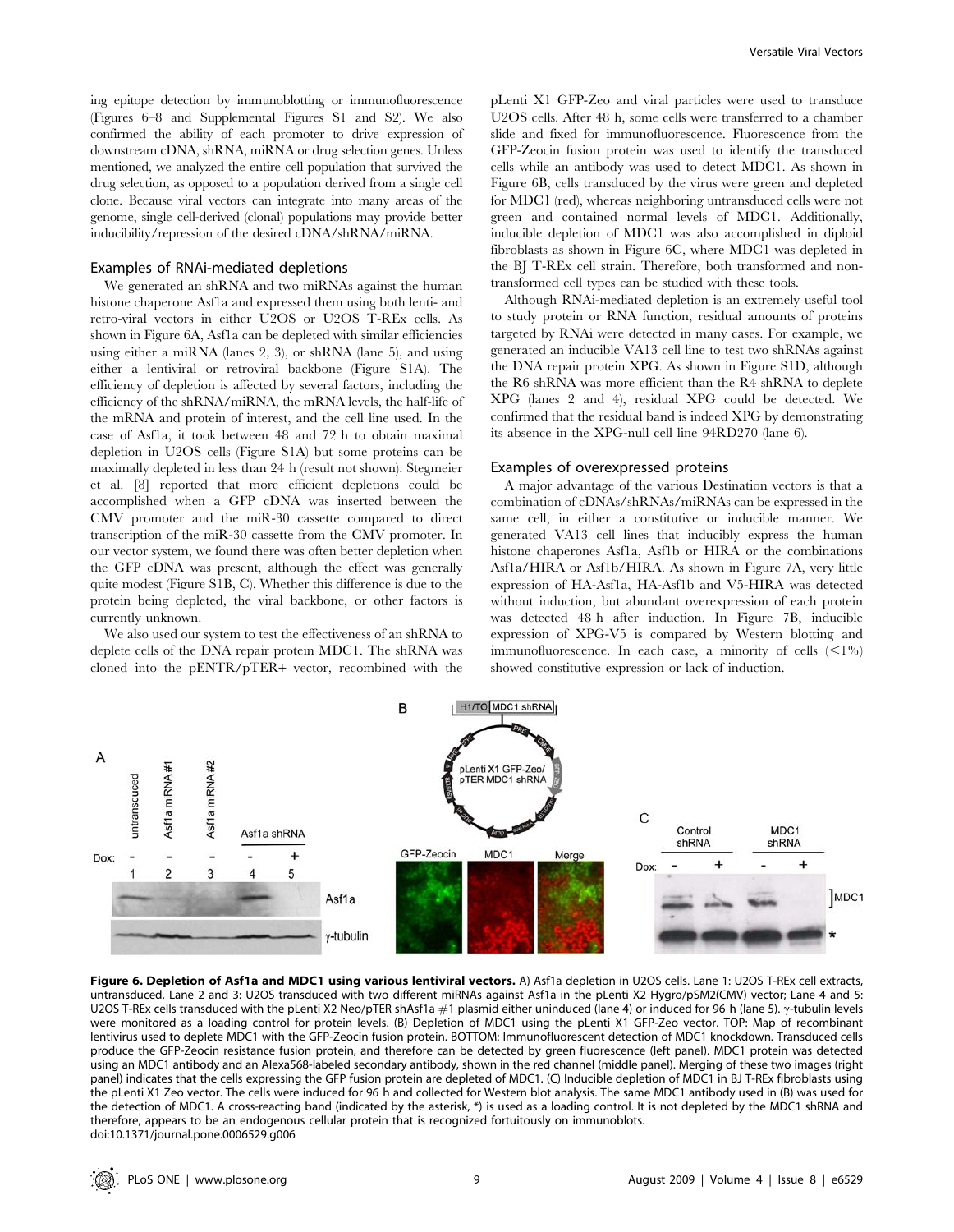E

p150

p60

 $-048$ 



Figure 7. Use of the lentiviral Destination vectors to overexpress proteins. (A) Generation of three VA13 cell lines inducibly expressing either V5-HIRA, V5-HIRA and HA-Asf1a, or V5-HIRA and HA-Asf1b. (A) Cells were first transduced with the pLenti TetR Blast lentivirus and selected with blasticidin. These cells where then transduced with either the pLenti CMV/TO V5-HIRA Hygro virus alone or in combination with either the pLenti CMV/TO HA-Asf1a Puro or pLenti CMV/TO HA-Asf1b Puro virus. After appropriate drug selection, the cells were tested for the expression of the respective proteins before or after induction with Doxycycline for 48 h by anti-epitope Western blot. The \* represents a cross-reacting band detected by the anti-HA antibody used as loading control. (B) Inducible expression of XPG-V5 from pLenti CMV/TO Zeo in U2OS cells monitored by Western blot (left) and immunofluorescence (right). In the whole population, very few cells  $(<1%)$  showed leakiness in the uninduced control; we photographed a field with some leaky uninduced cells. (C) LEFT: Western blot of Streptavidin pulldowns from HeLa S3 TREx-NTAP-p150 nuclear extracts (NE) without (lanes 1-4) or with (lanes 5-8) doxycycline induction (2 μg/ml) probed with anti-CBP (NTAP blot) or anti-p150. The distribution of NTAP-p150 during the nuclear extraction is the same as the endogenous p150, mainly absent from the cytosolic (S100) extract and present in the nuclear extract. The arrow represents NTAP-p150, where as the asterisk represents cross-reactivity of the antibody since it is in the uninduced samples and is not pelleted by the streptavidin beads (lane 8). RIGHT: Silver stain profile of purified NTAP-p150 (lane E) on a 5–20% gradient SDS-PAGE gel showing the p150, p60 and p48 subunits of CAF-1 migrating at their corresponding molecular weight (MW). BOTTOM: Immunofluorescence of NTAPp150 shows that it is localized to replication foci as shown by its colocalization with PCNA. doi:10.1371/journal.pone.0006529.g007

We also tested whether overexpressed proteins from our lentiviral vectors could be assembled into functional multisubunit complexes. We fused the NTAP tag to the N-terminus of the p150 subunit of the human chromatin assembly factor 1 (CAF-1), a three subunit (p150, p60, and p48) complex that performs DNA replication-coupled histone deposition [65]. The pLenti CMV/ TO NTAP-p150 puro plasmid was constructed, tagging p150 with a streptavidin binding peptide (SBP) and calmodulin binding peptide (CBP) for purification. We transduced HeLa T-REx cells and screened for clones that showed minimal leaky expression and good induction (result not shown). We generated cytosolic (S100) and nuclear extracts (NE) from uninduced and induced cells and purified NTAP-p150 from the NE fraction using streptavidin beads and calmodulin sepharose. As seen in Figure 7C, no expression of the NTAP-p150 is detected in the uninduced cells, even in the pellet from the affinity-purified sample, showing tight control of expression (lanes 1–4, upper band indicated by an arrow, NTAP blot). Upon induction with doxycycline, the majority of the NTAP-p150 is found in the nucleus (NE, lane 6) and  $>90\%$  can be purified from the extracts (lane 8). By selecting for single colonies we isolated cell lines that express levels of NTAP-p150 that are substantially less than the endogenous p150 levels in the nucleus (p150 blot), minimizing the possibility that the normal function was perturbed. The tagged human CAF-1 was purified to homogeneity using streptavidin beads and calmodulin sepharose and all three subunits of the native CAF-1 complex were obtained, as shown by silver staining (Figure 7C, right). To monitor if the NTAP-p150 was functional, we used commercially available antibodies to the CBP domain of the NTAP tag for immunofluorescence analysis. Consistent with our fractionation result, the NTAP-p150 is found in the nucleus of the cells (Figure 7C, lower panel) where it colocalizes with the replication protein PCNA in S phase cells, as previously shown for endogenous CAF-1 [66]. In cells outside S phase, both NTAPp150 and CAF-1 show a diffuse nuclear staining (result not shown). These data indicate that fusion to the NTAP tag does not disrupt the replication-linked function of CAF-1, and illustrates the usefulness of these reagents for biochemistry and cell biology studies.

The vectors expressing GFP can be used for live cell studies, as well as for fluorescence-mediated sorting of transduced cells. These vectors include pENTR4-GFP-C1, -C3, -N1, pENTR/pSM2 (CMV-GFP) and pLenti CMV GFP (Table 1, Figures 2 and 3). For example, Asf1a fused to GFP can be detected in live cells (Figure S2A), and live cells monitored for GFP fluorescence using lentiviruses derived from the pLenti X1 Puro/pSM2 (CMV-GFP) are shown in Figure S1B. Co-staining of cells expressing the XPG-V5 fusion protein with GFP in the pLenti CMV GFP backbone is shown in Figure S2A. The GFP-Zeocin fusion protein can also be detected in live cells, although at a lower intensity than unfused GFP (Figure S2E). Figures S1 and S2 show various Destination vector backbones we tested for the FLAG (Figure S2B), GST (Figure S2C), Ubc9 (Figure S1E) and nuclear localization fusions (Figures S2A, S2C).

# Functional Studies

We also tested whether our system could be used to inducibly generate senescence phenotypes in human diploid fibroblasts. Expression of TIN2-15C, a dominant-negative version of the telomere-associated protein TIN2, results in uncapping of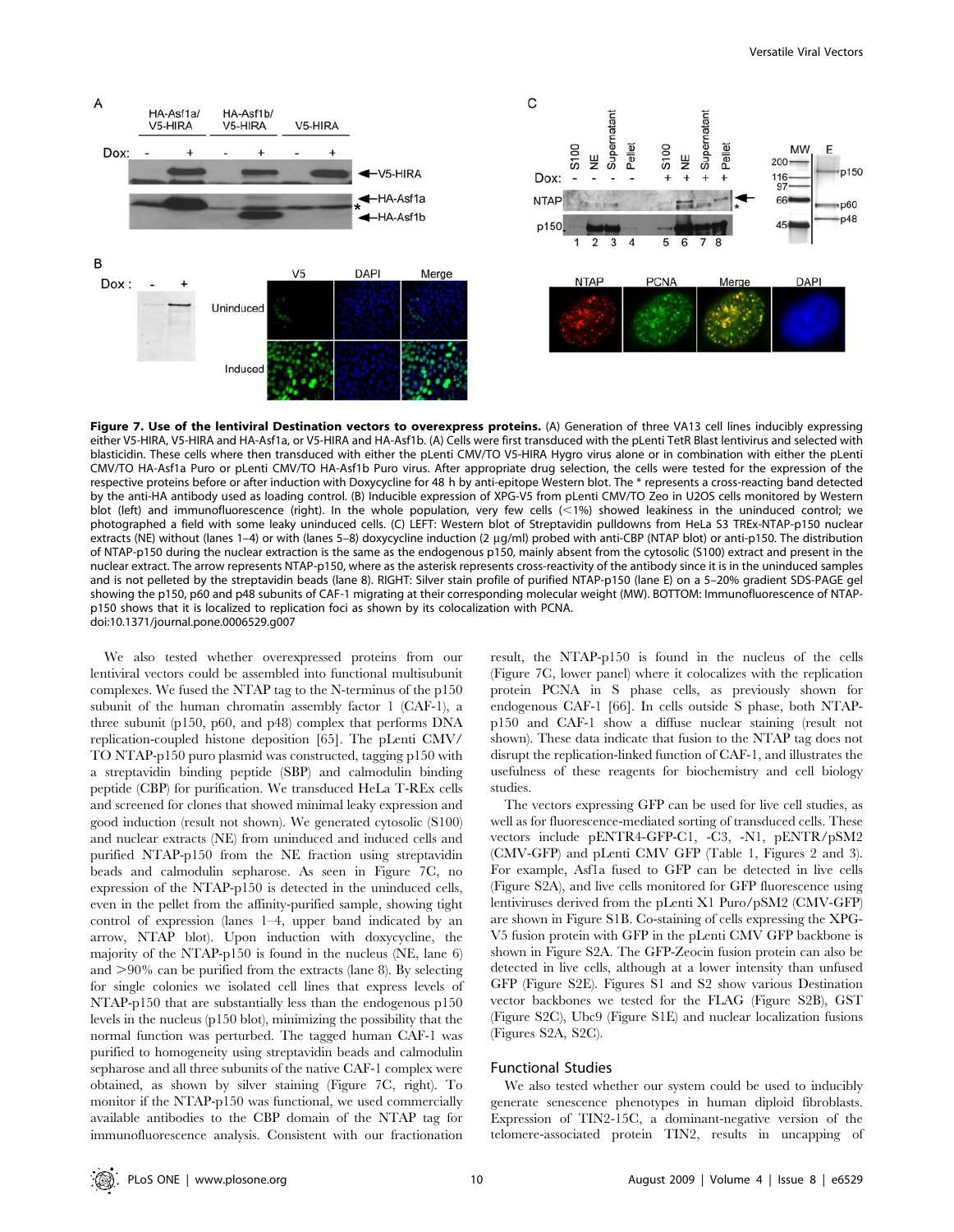

Figure 8. Functional studies using the viral vectors. (A) Inducible expression of GFP-TIN2-15C results in induction of DNA damage. GFP or GFPiTIN2-15C were cloned into the pLenti CMV/TO Puro vector and transduced in HCA2 T-REx cells. Following a 96 h exposure to 0.1 ug/ml tetracycline, protein induction was monitored by GFP fluorescence and the presence of DNA damage was monitored by staining for 53BP1 foci. (B) Inducible expression or depletion of Asf1a in cells arrested in mitosis using the FKBP-DD system. Three experimental schemes are depicted with the corresponding lanes indicated by brackets. Lanes 1–6: Cells were treated with DMSO as a negative control. Lanes 7–12: Nocodazole treated cells. Lane 13: untreated cells. (C) Functional domains of the ARID4B protein. ARID4B is an 1312 amino acid protein with a Tudor domain (T) at its N-terminus, two repression domains ARID/R1 and R2 [74], and a chromo domain (shown in red). Two splice isoforms have been described and the chromo domain is spliced out in the shorter isoform. (D) The chromo domain of ARID4B is not required for G1-induced growth arrest. U2OS cells were transduced with either an untagged, V5-tagged or V5-tagged minus chromo version of ARID4B recombined in the pQCXP Destination vector. An empty vector was used as a negative control. G1 arrest was monitored by incubating the cells with nocodazole as described in Materials and Methods. The ARID4B Achromo can still induce a G1 arrest indicating that the chromo domain is not required. On the right is shown the Western blot from the same experiment to monitor expression of each construct. (E) Localization of ARID4B and ARID4B  $\Delta$ chromo to the cell nucleus. The V5tagged ARID4B isoforms were detected by indirect immunofluorescence using the V5 antibody and an anti-mouse Cy5 secondary antibody. Both isoforms are detected in the nucleus of U2OS cells. doi:10.1371/journal.pone.0006529.g008

telomeres, induction of the DNA damage response, and cellular senescence [67]. We generated the human fibroblast cell strain HCA2 T-REx, with an inducible eGFP-IRES-TIN2-15C (GFPiTIN2-15C). As shown in Figure 8A, no expression of GFP-iTIN2- 15C was detected in the uninduced cells, as determined by GFP fluorescence, and no DNA damage was found, as measured by immunofluorescence detection of foci containing the doublestrand break repair protein 53BP1 [68,69] (upper panels). 53BP1 and MDC1 show a diffuse nuclear staining in the absence of DNA damage, and they form foci at sites of DNA damage ([70], see also Figure 6B for MDC1 staining in undamaged cells). Four days after induction of GFP-TIN2-15C, cells arrest with dysfunctional telomeres [67] and we detect the presence of abundant (and presumably telomeric) DNA damage focal 53BP1 immunostaining. As a negative control, we inducibly expressed GFP alone, and failed to detect any effect on cell proliferation or DNA damage response indicators (Figure 8A, bottom panels). However, 10–15% of the uninduced cells showed constitutive expression of GFP, indicating leakiness of the T-REx system when GFP alone was expressed, something that we did not observe in GFP-iTIN2-15C expressing cells. We suspect that leaky cells were eliminated from the population by the TIN2-15C- induced growth arrest, such that only cells that had tight regulation of GFP-TIN2-15C continued to proliferate under uninduced conditions. We further explored growth-arresting proteins, examining the effects of the cyclindependent kinase inhibitors p16 and p21. In the case of p16, which induces a strong senescence growth arrest without causing DNA damage ([71] and Figure S1F), we found that HCA2-T-REx cells did not express any p16 in the uninduced state. In contrast, expression of p21, another senescence inducer normally expressed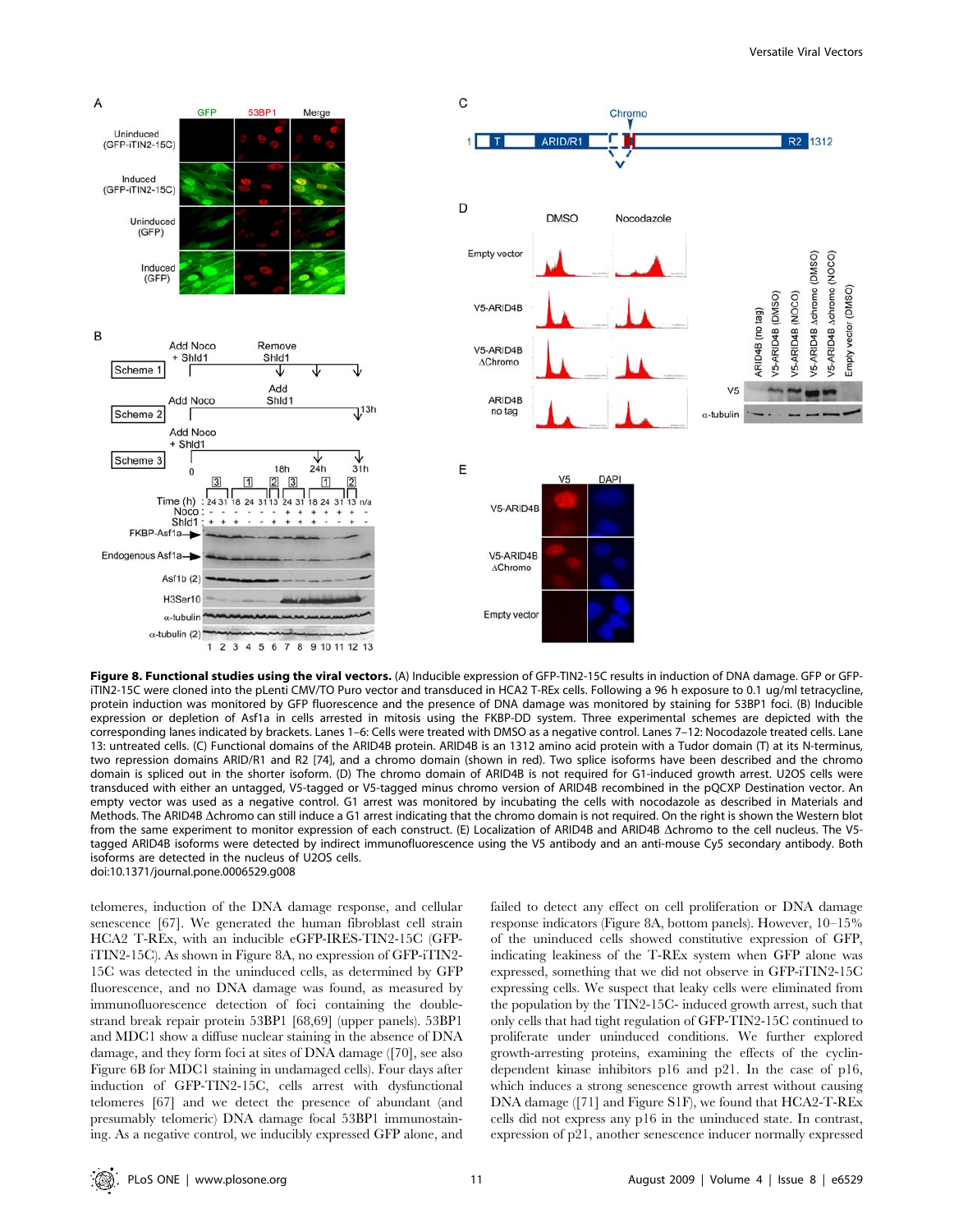and tolerated at low levels by human fibroblasts, gave rise to an uninduced leaky population much like eGFP (Figure S1F). Therefore, in some cases, additional rounds of transduction or selection of clones might be required to obtain a cell strain with less leaky transgene expression.

# Proteins can be rapidly induced or depleted in cells arrested in mitosis

Because the inductions described above occur over a time course of hours or days, experiments that require shorter time scales require different strategies. For example, cells arrested with a mitotic inhibitor will often start dying from overexposure to the drug before RNAi can be effective (Eric Campeau, unpublished observation). Therefore, we tested whether we could provide faster temporal control using FKBP destabilization domain fusion proteins, because this degradation can be reversibly and rapidly halted by addition of the protective ligand termed Shld1 to the extracellular media [29,30]. This method had already been validated in cycling cells, but had not been previously tested in mitotically arrested populations. To test this, we generated HeLa cells expressing FKBP-Asf1a and monitored for either expression or depletion of the fusion protein using two different experimental schemes and one experimental control (Figure 8B, TOP). In the first scheme, HeLa cells were incubated with Shld1 and arrested in mitosis with nocodazole for 18 hours. Shld1 was then removed, and the cells were incubated for an additional 6 or 13 hours (24 h and 31 h time points). In the second scheme, cells were arrested in mitosis for 18 hours and Shld1 was added for 13 hours (13 h time point). As a control, HeLa cells were incubated with Shld1 and nocodazole for the duration of the experiment and time points were taken at 18, 24 and 31 hours. Each time point was also compared to non-arrested cells to assess expression and depletion efficiencies. As shown in Figure 8B lane 9, the FKBP-Asf1a fusion protein could be detected eighteen hours after addition of Shld1 and nocodazole, and most of the cells were arrested in mitosis (Figure S3, panel 9). Removal of Shld1 induced degradation of FKBP-Asf1a with the same efficiency in cycling or mitoticallyarrested cells (compare lanes 4, 5 with 10, 11). Next, we tested whether proteins can be inducibly expressed in mitotically-arrested cells using this strategy. Addition of Shld1 to nocodazole-treated cells induced expression of FKBP-Asf1a with the same efficiency as cycling cells (compare lanes 12 and 6). Cells remain arrested for the duration of the experiment with no significant cell death (Figure S3). Importantly, degradation of FKBP-Asf1a required removal of Shld1 from the media, because continuous expression of FKBP-Asf1a was detected in cells incubated in the presence of Shld1 for the duration of the experiment, regardless if they were cycling (lanes 1, 2, 3) or arrested in mitosis (lanes 7, 8, 9). Monitoring the endogenous levels of Asf1a and Asf1b revealed that both are normally down-regulated in mitosis (Figure 8B). With these tools, we also demonstrated that changes in FKBP-Asf1a levels did not interfere with the regulation or phosphorylation of histone H3 at serine 10 (H3Ser10) by the Aurora mitotic kinases [72]. We conclude that these reagents allow rapid control of protein stability, either in cycling or mitotically arrested cells.

#### Both ARID4B isoforms can induce G1 arrest

The AT-rich interaction domain 4B protein (ARID4B) is part of the mSin3A histone deacetylase complex and is involved in gene regulation [73]. ARID4B harbors several protein-protein interaction domains: a tudor domain at its N-terminus, two repression domains (ARID/R1 and R2) [74] and one chromo domain (Figure 8C). Two splice isoforms of the ARID4B mRNA are described in EST databases where the chromo domain is spliced

out in the shorter isoform (dashed lines). We could detect both mRNA splice isoforms in all cell lines we tested, regardless of the tissue of origin or if the cell was transformed or not (result not shown). Binda et al. [74,75] demonstrated that overexpression of ARID4B (referred to as BCAA in their articles) results in a growth arrest that resembles cellular senescence. However, they did not determine whether both isoforms were capable of inducing growth arrest. Because chromo domains can bind methylated histones [76] and senescence-related growth arrest is often associated with formation of repressive chromatin structures [48,77,78], we tested whether the ARID4B chromo domain was required for the overexpression-associated growth arrest. The ARID4B cDNA was cloned into the pENTR-V5 plasmid and recombined into the pQCXP DEST vector. The shorter isoform was cloned by RT-PCR as described in materials and methods. Both ARID4B isoforms could induce a G1 growth arrest in U2OS cells as shown by the failure of the cells to accumulate in G2/M upon treatment with nocodazole (Figure 8D). We also tested an untagged version of ARID4B, to ensure that the V5 tag was not producing a dominant-negative effect, and an empty pQCXP vector, to monitor a possible toxic effect of the transduction. The untagged ARID4B but not the empty pQCXP vector could also induce growth arrest (Figure 8D). We conclude that both isoforms of ARID4B can arrest cell growth, and that the chromo domain is therefore not required for this activity.

It has been suggested that some breast cancer cells display a cytoplasmic localization of ARID4B, suggesting that perturbation of the normal nuclear localization of this protein [79,80] is altered during tumorigenesis. We used immunofluorescence to determine the cellular localization of ARID4B isoforms expressed from V5 tagged cDNAs. As shown in Figure 8E, both isoforms of ARID4B are clearly localized to the nucleus in U2OS cells. We also obtained a nuclear localization of both V5-ARID4B isoforms in all cell lines we tested, including primary cells as well as breast and cervical cancer cell lines (result not shown). Together, our data confirm the ability of our vector system to be useful for a variety of functional studies.

In summary, we successfully depleted or overexpressed several proteins involved in cell-cycle regulation, DNA repair, telomere maintenance and chromatin homeostasis. We can now use these cell lines to study various aspects of chromatin dynamics during cell cycle, DNA repair and establishment of senescence. In our hands, the viral vectors efficiently transduced all cell lines tested (human U2OS, HT1080, MCF7, A549, WI38, IMR90, HCA2, BJ, HOP92, HOP62, OVCAR1, HeLa, K562, MDA468, MDA-MB-431, MCF10A and mouse 3T3) and we believe they will also be useful in a wide variety of applications.

#### Future implementations and control vectors

The system we describe can easily be modified or integrated with other systems that use the Gateway technology. Other Entry vectors that contain attL1 and attL2 and do not encode ampicillin resistance are compatible with our Destination vectors. Likewise, other Destination vector with attR1 and attR2 sites and without the kanamycin resistance gene can be used in combination with the Entry vectors described here. Therefore, future vectors can easily be added to this collection – for example, if different drug selections, an alternative inducible system, or expression of multiple proteins from a polycistronic lentiviral backbone [6,81] are required. Although we describe our system for use with mammalian cells, other groups have shown that VSV-G pseudotyped lentiviruses similar to ours can be used to transduce chicken (DT40) and insect cells (SF9) and that the CMV and SV40 promoter are also functional in these cells [6]. Therefore, constructs harboring CMV and SV40 promoters such as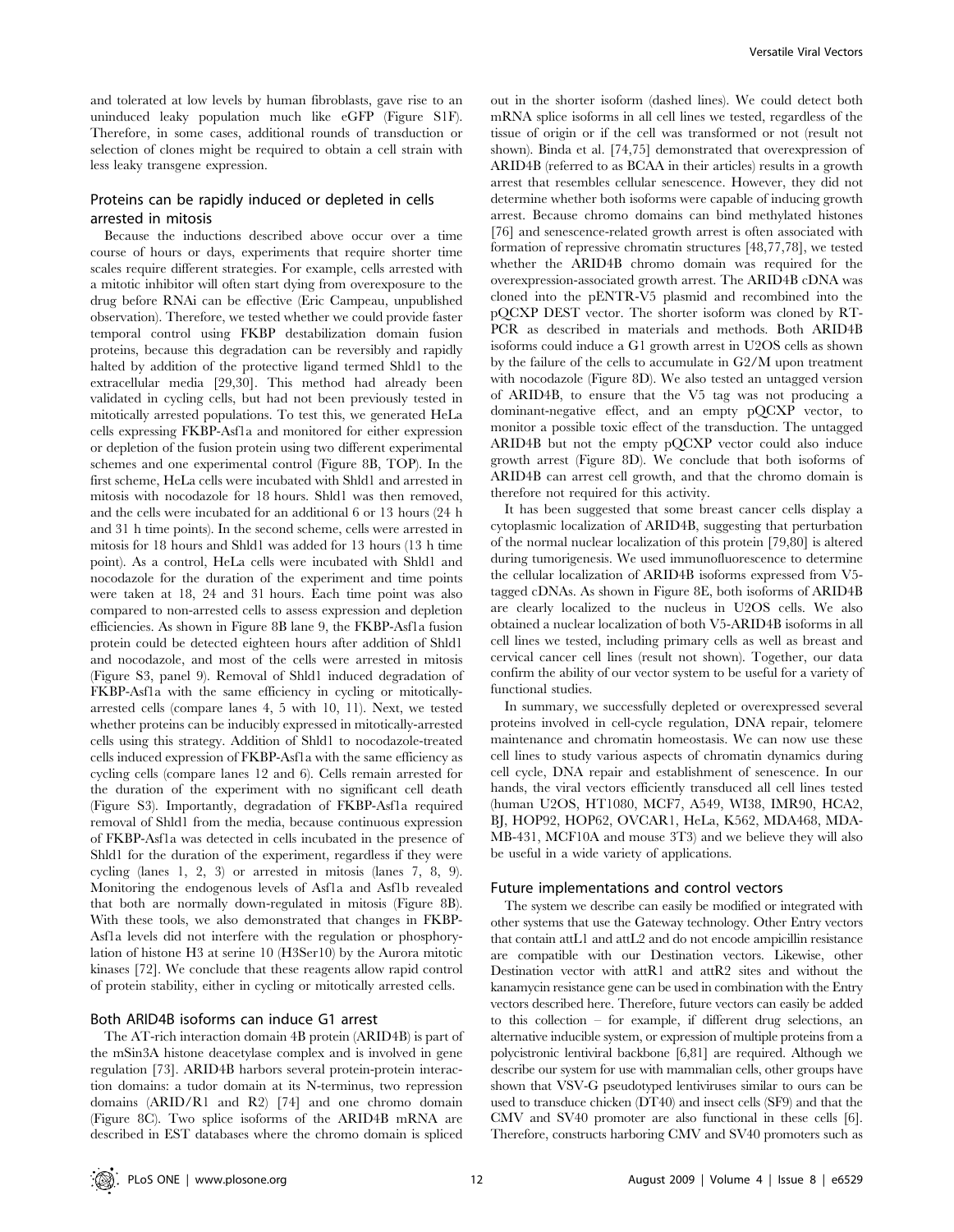the pLenti CMV Blast or Zeo could conceivably be used to express proteins in these cells, although we have not tested that option. In sum, the system we describe is both immediately useful and accommodates the integration of future developments in the field without significant modifications to the system.

#### Concluding remarks

Overexpression and depletion of proteins are powerful tools to study cellular processes. The viral vectors described here can certainly facilitate such studies. However, as for any other gene expression system, there are limitations and experiments must be carefully controlled. First, different cell lines can have different transduction efficiencies, therefore measuring transduction efficiencies in each cell line is critical, and can be done using either a GFP reporter or an empty vector and selecting for drug resistance. Second, overexpression or depletion of a protein can have immediate or delayed side-effects. For example, if overexpression of a protein is toxic to the cell, methylation of the promoter can happen and reduce the expression levels of the protein and, after a brief period of slow growth, the cells can recover with almost normal growth. Inducible expression of the toxic protein in a T-Rex cell line might be an alternative, which has worked in some, but not all cases (Eric Campeau unpublished result). Therefore, careful monitoring of the cell behavior and freezing of early passage cells could be critical. Furthermore, different cell lines might react differently to overexpression or depletion of a protein, depending on tissue of origin or the status of some stress response pathways such as p53/ Rb/p16 for example. Finally, overexpressing or depleting a control protein such as GFP or Luciferase could help monitor side-effects unrelated to the protein of interest, such as overloading of the transcription/translation/shRNA machinery.

# Materials and Methods

#### Generation and propagation of the vectors

General cloning techniques were used to generate each of the vectors. Detailed protocols are available upon request. All the lentiviral Destination vectors are derived from the p156RRLsinPPT-CMV-GFP-PRE/Nhe I vector [82,83] and all the retroviral Destination vectors are derived from the pQCXI series (Clontech). For the lentiviral vectors, a linker was inserted between the Kpn I and Eco RI sites to clone the drug selection cassettes following the Woodchuck post-transcriptional response element (WPRE). All Destination vectors were propagated in the E.coli strain DB3.1 (Invitrogen) under appropriate antibiotic selection (see plasmid maps for details). All Entry vectors were propagated in the E.coli strain TOP10F' (Invitrogen) under kanamycin selection. After the LR recombination reaction, lentiviral vectors were propagated in the E.coli strain Stbl3 (Invitrogen) and retroviral vectors in TOP10F', all under ampicillin selection, except for the pLenti CMV/TO Zeo DEST (zeocin).

#### cDNAs, shRNAs and miRNAs

The HA epitope-tagged Asf1a (NCBI GeneID: 25842) and Asf1b (GeneID: 55723) cDNAs as well as the HIRA (GeneID: 7290) cDNA were a gift from Peter Adams (Beatson Institute, Glasgow). The HA-Asf1a and HA-Asf1b were subcloned in the pENTR1A no ccdB plasmid and the HIRA cDNA was cloned into the pENTR4-V5 plasmid. The XPG (GeneID: 2073) cDNA cloned in to the pENTR3C vector with a V5 epitope and a GFPfusion at its C-terminus (XPG-V5-GFP) was a gift of Ely Kwoh. The XPG-V5 was subcloned into pENTR3C to remove the GFP fusion. The Ubc9 (GeneID: 7329) cDNA was a gift from Claude Gazin (CNRS, UMR217). The ARID4B (GeneID: 51742) cDNA

was obtained from the Kazusa cDNA project (clone HH11923, Accession #AB210032). The ARID4B cDNA was cloned in the pENTR4-V5 plasmid. A region of the cDNA encoding the shorter isoform was amplified by RT-PCR from U2OS cells and subcloned into the pCR2.1 TA cloning plasmid (Invitrogen) and sequence verified. The fragment was excised using the Bbv CI/ Hind III restriction enzymes and inserted into the  $Bbv$  CI + Hind III-digested pENTR4-V5-ARID4B plasmid to generate pENTR4- V5 ARID4B Achromo.

The shRNA for Asf1a was derived from an siRNA previously used [84]. We inserted the following annealed oligonucleotides between the Bgl II/Hind III sites of either pENTR/pTER+ or pENTR/pSUPER+:

For Asf1a:

5'GATCCCGTGAAGAATACGATCAAGTGTGTGCTGTC CACTTGATCGTATTCTTCACTTTTTGGAAA and 5'AGCT TTTCCAAAAAGTGAAGAATACGATCAAGTGGACAGCAC ACACTTGATCGTATTCTTCACGG, where the underlined sequence is specific for human Asf1a.

For MDC1: 5'GATCCCCCAACATGCAGAGATTGAAA TTCAAGAGATTTCAATCTCTGCATGTTGTTTTTGGAA A and 5'AGCTTTTCCAAAAACAACATGCAGAGATTGAA ATCTCTTGAATTTCAATCTCTGCATGTTGGGG

For XPG: 5'GATCCCAGAATACATGCGGTGGATTTTC AAGAGAAATCCACCGCATGTATTCTTTTTTGGAAA and AGCTTTTCCAAAAAAGAATACATGCGGTGGATTTCTC TTGAAAATCCACCGCATGTATTCTGG.

For the Asf1a shRNA, we also designed an miRNA-based loop in the shRNA because it was reported to result in better depletion efficiencies [85]. To design the Asf1a miRNA, we used the algorithm from Open Biosystems (www.openbiosystems.com). The following oligos were amplified with the Xho I and Eco RI amplification primers and subcloned into the pENTR/pSM2 vectors according to the manufacturer's protocol:

59TGCTGTTGACAGTGAGCGAGGTCACAAGATTCCAC ATTAATAGTGAAGCCACAGATGTATTAATGTGGAATCT TGTGACCCTGCCTACTGCCTCGGA

5'TGCTGTTGACAGTGAGCGAAGGTAGAATACTTTCA TTATTTAGTGAAGCCACAGATGTAAATAATGAAAGTAT TCTACCTCTGCCTACTGCCTCGGA

where the underlined sequences are specific for the human Asf1a.

#### LR recombination and purification of the plasmid DNA

The LR recombination was performed using the LR clonase mix (cat.  $\#11791-019$ , Invitrogen) with 1 µl of miniprep DNA for each of the Entry and Destination vector,  $4 \mu$ l of TE pH 8.0, 2  $\mu$ l of LR buffer and  $2 \mu$ l of LR clonase. Reactions were incubated at room temperature from 2 h to overnight. The proteinase K digestion step was omitted from the manufacturer's protocol and  $2 \mu$  of the reaction were used to transform 25  $\mu$ l of competent *E.coli* Stbl3 or TOP10F' cells generated by the Zymo Research competent cell kit (cat #T-3002). Colonies were picked and inoculated in 50 ml of LB broth.  $600 \mu l$  were used for a miniprep (Zippy, Zymo research) to confirm the identity of the clone and the remainder of the culture was used for a Qiagen Midi prep according to the manufacturer's instruction for transfecting 293T cells.

# Transfection of 293T cells to generate third generation lentiviruses

The day before the transfection,  $5\times10^6$  of 293T cells were seeded in a  $10 \text{ cm}$  dish. Transfection was done with  $50 \text{ }\mu\text{l}$  of Lipofectamine 2000 (Invitrogen) according to the manufacturer's instructions using  $15 \mu g$  of the transfer vector,  $15 \mu g$  of pLP1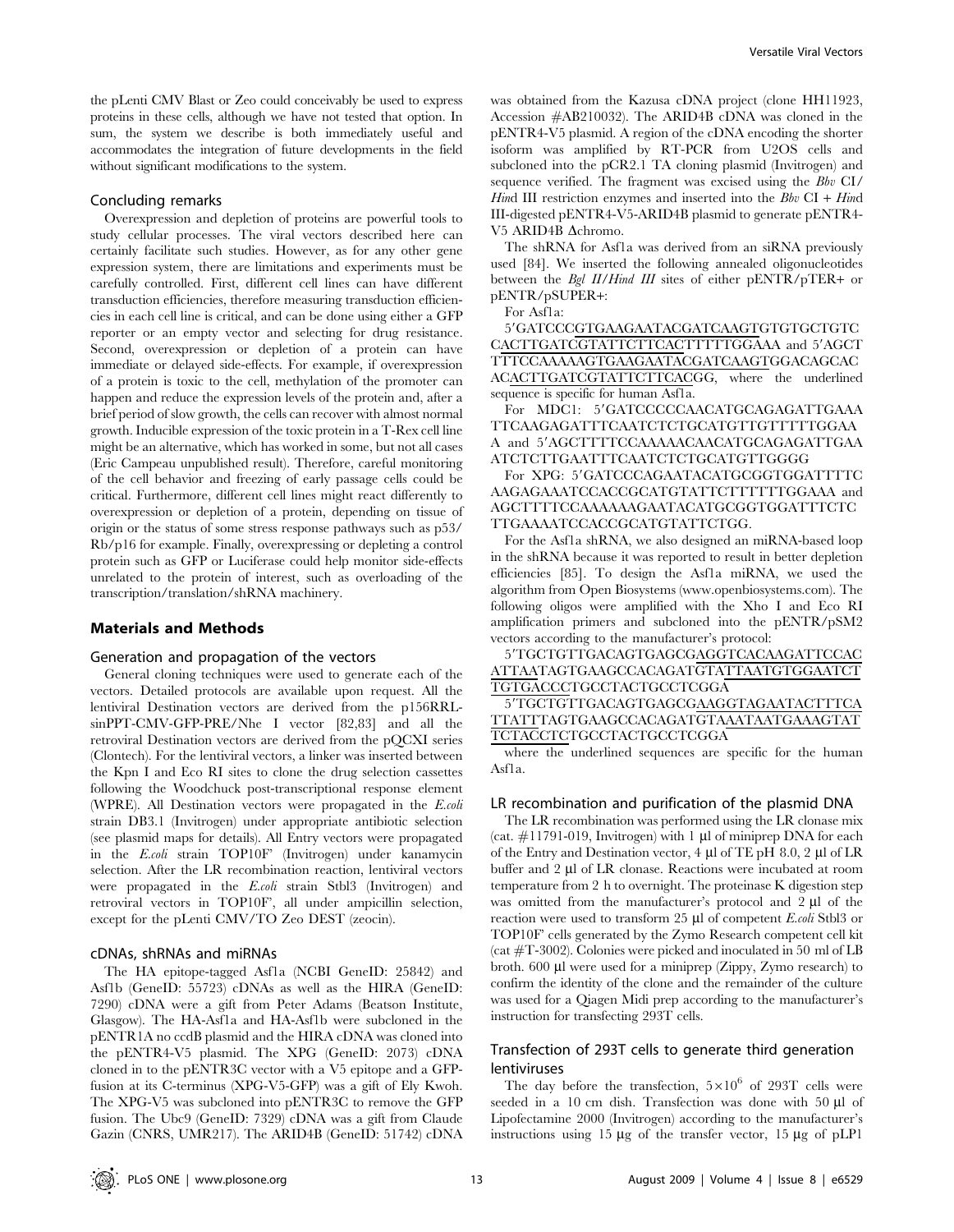(Invitrogen),  $6 \mu g$  of pLP2 (Invitrogen), and  $3 \mu g$  of pVSV-G (Invitrogen). The DNA:liposome complex (3 ml) was incubated with the cells in a final volume of 10 ml of OPTI-MEM (Invitrogen) overnight.

# Transfection of 293T cells to generate second generation lentiviruses

The same procedure as above was used except that 20  $\mu$ g of  $pCMV\Delta8.9$  [50] was used instead of the pLP1 and pLP2 vectors.

#### Transfection of 293gag/pol cells to generate retroviruses

The day before the transfection,  $5\times10^6$  of 293 gag/pol cells were inoculated in a 10 cm dish. Lipofectamine 2000 was used for the transfection following the manufacturer's recommendations using 12  $\mu$ g of the transfer vector, 1.2  $\mu$ g of pGAG/POL [86] and 1.2 µg of pVSV-G (Invitrogen).

# Collection of viral supernatant and titration of viruses

At 48 h post-transfection, viral supernatants were collected and fresh OPTI-MEM (10 ml) was added to the dish for another collection at 72 h post-transfection. For each collection, viral supernatants were filtered through a  $0.2 \mu m$  syringe filter. The  $48 \mu m$ and 72 h collections were pooled, aliquoted and stored at  $-80^{\circ}$ C. Viral titers were determined by seeding 6-well plates with  $2.5 \times 10^4$ HT1080 or HeLa cells and transducing them with 10-fold dilutions (100-1  $\mu$ l) of viral supernatant as described below. After 12–14 days, cells were fixed in cold methanol and stained with crystal violet solution (0.5% crystal violet, 25% methanol) and counted to determine their colony forming units (cfu). When necessary, viruses were concentrated in a Beckman SW28 rotor at 21,000 rpm for 2 h at  $4^{\circ}$ C and resuspended in 4 ml of Hank's Buffered Saline solution (HBS, Invitrogen). A second ultracentrifugation in a Beckman 55Ti rotor at 21,000 rpm for 90 minutes was performed and the viral pellet was resuspended in 100 µl of HBS and stored at  $-80^{\circ}$ C in 10 µl aliquots. When measuring viral titers, we take into consideration several factors. First, the health of the 293T packaging cell is critical. If the cells are too confluent or not grown under optimal conditions, it will result in lower viral titers. Similarly, if the cells have been passaged for a long time, it will also yield lower titers. We always thaw a fresh vial of 293T cells when we are producing viruses. Second, the transfection procedure, liposome reagent, the quality of the media used as well as the amounts and quality of the vectors co-transfected are also critical. Third, the viral titers will also be proportional to the volume of media used to grow the cells in order to collect the viral supernatant. Finally, the cell line used for the titration, the amount of cells plated and the concentration of the selecting drug is also affecting viral titers. Other factors like the protein to be overexpressed or depleted might affect cell growth and viability and result in lower viral titers than expected. We recommend using a control vector expressing GFP to monitor transfection as well as transduction efficiencies.

# Transduction of cell lines and induction with doxycycline

Cells were transduced at a MOI between 0.5 and 1. Viruses and cells were incubated overnight in D-MEM media (Invitrogen) containing  $6 \mu g/ml$  of polybrene (Sigma) in a final volume of 950 ml for 6-well plates, 5 ml for 10 cm dishes and 11 ml for 15 cm dishes. The next day, the viruses were removed, the cells were rinsed twice with PBS and fresh media was added. For primary cells, a second round of transduction was done. Drug selection was added at 48 h post-transduction. The following concentrations were used: blasticidin:  $2.5 \mu$ g/ml for WI38, HCA2,

BJ cells and 5  $\mu$ g/ml for the other cells, hygromycin: 100  $\mu$ g/ml for WI38, HCA2, BJ cells, 200  $\mu$ g/ml for U2OS cells and 300  $\mu$ g/ ml for HT1080 cells, neomycin: 300 µg/ml for WI38, HCA2, BJ cells and 800  $\mu$ g/ml for the other cells, puromycin: 0.5  $\mu$ g/ml for HeLa cells and 2.0  $\mu$ g/ml for other cells, zeocin: 400  $\mu$ g/ml for HT1080 cells and 200  $\mu$ g/ml for other cells. Induction of the cDNA/shRNA/miRNA was typically done by addition of doxycycline at a final concentration of 1.0  $\mu$ g/ml for 48 h (cDNA) or 96 h (shRNA/miRNA) unless indicated otherwise.

### Generation of the MDC1 antibodies

The N-terminal 318 residues of MDC1 were expressed as a GST fusion in E.coli and separated from GST by cleavage with PreScission protease by glutathione sepharose (GE Healthcare) affinity. The domain was further purified by High Q (BioRad) ion exchange, and Superdex75 (GE Healthcare) size exclusion chromatography. Rabbits were immunized and antibodies were purified from sera by affinity chromatography. Both GST and GST-MDC1 N-terminus affinity columns were prepared by incubating glutathione sepharose with E. coli expression lysates overnight, washing the beads extensively with borate buffer, crosslinking the protein to the beads using dimethypimelimidate and ethanolamine, and washing with glycine-HCl and phosphate buffer. Sera was incubated with the GST affinity resin for 2 hours and then with the GST-MDC1 N-terminus affinity resin overnight. After extensive washes with PBS, antibody was eluted with 200 mM glycine-HCl pH 2.5 and immediately neutralized with 1 M  $K_2HPO_4$ . Antibody pools were dialyzed into PBS and stored at  $-80^{\circ}$ C.

# Other antibodies, protein electrophoresis, immunofluorescence

The following antibodies were used: anti-V5 (Invitrogen, R96025) at 1:1000 for Western blot and 1:1200 for immunofluorescence; anti-Asf1a (C6E10, cat#2990, Cell Signaling Technology) at 1:6000 for Western blot, anti-Asf1b (cat.#2769, Cell Signaling Technology) at 1:500 for Western blot, anti-HA (mouse monoclonal  $12CA5$ ) at a final concentration of 1  $\mu$ g/ml for Western blot, anti-XPG [87], at 1:500 for Western blot, anti-p16 (Neomarkers, JC8) at 1:500 for immunofluorescence, anti-p21 (BD Biosciences, 556430) at 1:500 for immunofluorescence and anti-53BP1 (Bethyl Laboratories, BL182) at 1:2000 for immunofluorescence anti-GFP antibody (Abcam, Ab1218) at 1:1000 for Western blot, anti-GST (GE healthcare, 27-4577-01) at 1:100 for Western blot, anti-CBP (ICL Labs, RCBP-45A at 1:2000 for Western blot and 1:500 for immunofluorescence, anti-p150 (ss48, [88]) at 1:1000 for Western blot, anti-PCNA clone PC10 [89] at 1:500 for immunofluorescence, a-tubulin hybridoma (DM1A, [90]), 1:2000 for Western blot, anti-H3Ser10 clone 3H10 (Upstate, 05-806) at 1:2000 for Western blot, anti-c-myc 9E10 (Santa Cruz biotechnologies, sc-40) at 1:1000 for Western blot and 1:400 for immunofluorescence. Generation of cell extracts, protein electrophoresis, Western transfer and antibody detection were done using standard procedures. For immunofluorescence, cells were fixed in 4% paraformaldehyde in the case where GFP fluorescence was examined and 100% cold methanol in all other cases. Immunofluorescence was done as described before [91], and images were acquired on an Olympus BX60 fluorescence microscope with the spotfire 3.2.4 software (Diagnostics Instruments) and further processed with Photoshop CS2 (Adobe). For the MDC1 immunofluorescence, images were acquired on a Zeiss Axioskop using a Kodak DC120 digital camera and its capture software and further processed with Photoshop CS2. Images for the NTAP/PCNA, c-myc, V5 were collected on a Zeiss Axioplan 2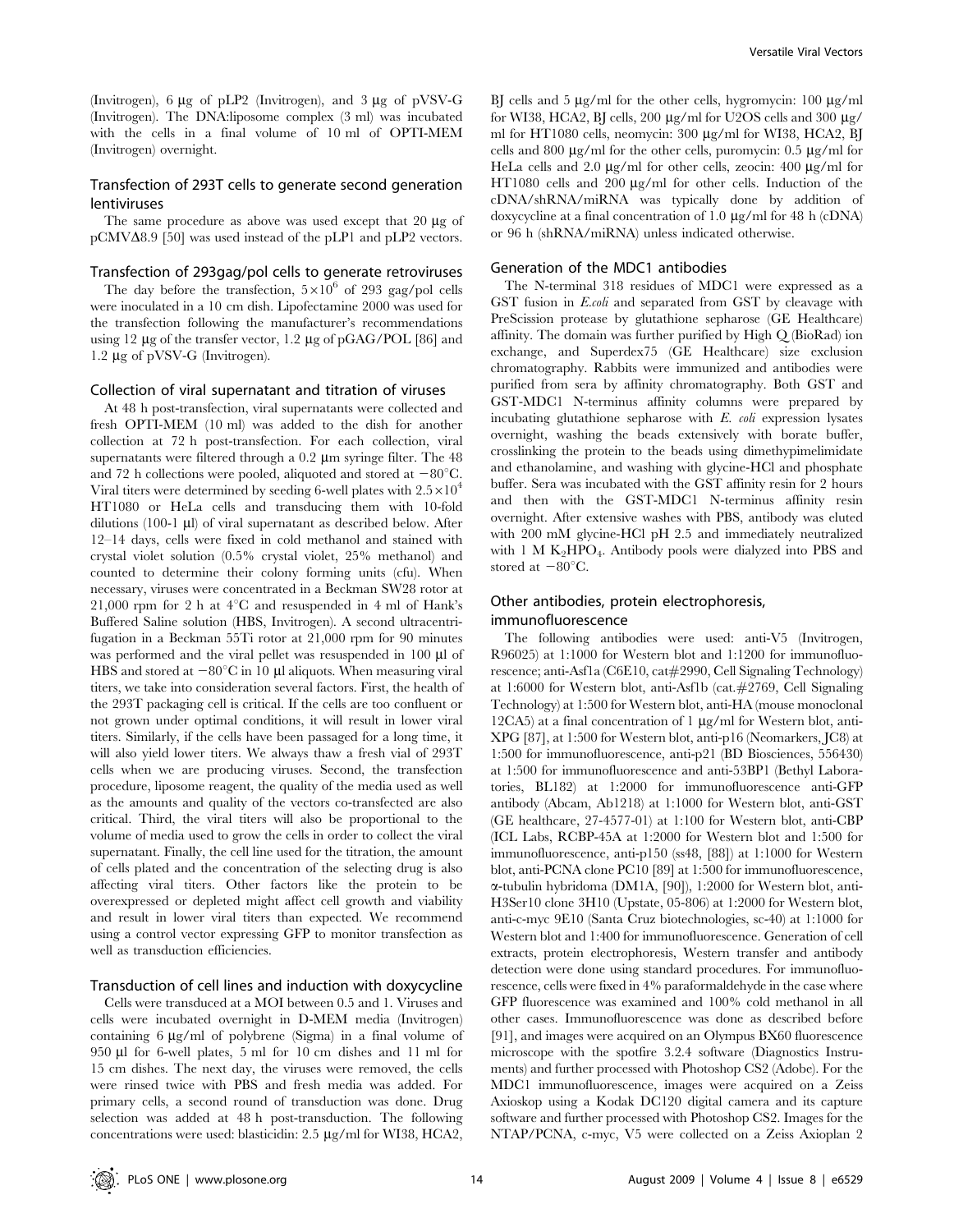microscope with the Axiovision 4.5 software and processed with Photoshop CS3.

# Live cell imaging

Bright field and fluorescent live cell pictures were taken on an Axiovert 200 microscope (Zeiss) using a Qicam fast camera (Qimaging) and the Openlab 4.0.4 software. The pictures were exported to Adobe Photoshop CS for brightness/contrast adjustments.

#### CAF-1 purification from HeLa S3 T-Rex-NTAP-p150 cells

Nuclear extracts were prepared from cells induced with  $1 \mu g$ / mL doxycycline as described [65] followed by a modified TAP method [92]. Briefly, nuclear extracts (400 mM NaCl) were diluted two fold with Buffer A (25 mM Tris-HCl pH 7.5, 1 mM EDTA, 0.1% NP-40, 10% glycerol, 1 mM DTT, 0.1 mM PMSF) to reduce the NaCl concentration to 200 mM final. Extracts were incubated with streptavidin sepharose (GE Healthcare) for three hours, rotating at 4°C. Beads were washed three times with large volumes of Buffer A+200 mM NaCl (A200) and eluted with A200+2 mM biotin [93]. Elutions were bound to calmodulin sepharose (GE Healthcare) for 2 hours in A200+2 mM  $CaCl<sub>2</sub>$ . Beads were washed and eluted with A200+5 mM EGTA. Samples were then TCA precipitated and loaded on 5–20% gradient gels and either silver stained or western blotted.

#### Shld1 experiment

HeLa cells transduced with the FKBP-Asf1a virus were incubated for 18 hours in the presence of nocodazole (200 ng/ ml) or DMSO  $(0.1\%)$  and Shld1  $(1 \mu M, 50]$ . Shld1 was removed and both suspension and adherent cells were washed twice with PBS followed by addition of fresh media containing nocodazole. At the 18, 24 and 31 hour time-points, suspension and adherent cells were collected, pooled, and divided in two aliquots for Western and FACS analysis. For reversal of the FKBP-Asf1a degradation, cells were incubated with nocodazole in the absence of Shld1 for 18 hours and Shld1 was added for 13 additional hours. Suspension and adherent cells were collected as above. For FACS, cells were resuspended in 200 µl of PBS and fixed with 800  $\mu$ l of 70% ethanol. RNAse A (100  $\mu$ g/ml) and propidium iodide  $(10 \mu g/ml)$  were added to the cells before processing on a FACScalibur system and CellQuest software. FACS profiles were displayed using WinMDI 2.9.

# FACS analysis and G2 trapping assay for ARID4B overexpression

Twenty-four hours after transduction, puromycin and either DMSO (0.1%) or nocodazole (200 ng/ml) were added to the cells and they were incubated for another 20 hours. Mitotic and cycling cells were harvested by collecting the media and trypsinizing the adherent cells. Cells were pooled and divided in two for Western and FACS analysis (performed as above).

Availability of the plasmids. All the sequences and maps of the plasmids described here are included in the supplementary materials (Table S1 and File S1). Plasmids will be made available through Addgene (www.addgene.org). We also provided to Addgene different control vectors to monitor transfection and transduction efficiencies and test for possible toxic effects of the viruses, including some insert-less vectors, or vectors encoding cDNAs or hairpins against GFP or luciferase (see Table S1 for details). Detailed protocols, sequences and maps of our vectors and future vectors will be described at http://www.ericcampeau.com.

# Supporting Information

Figure S1 Other vectors tested for RNAi-mediated depletion or cDNA overexpression. (A) Lanes 1–5): time course for the inducible depletion of Asf1a. U2OS T-REx cells transduced with the pLenti X2 Neo/pTER Asf1a shRNA vector were either uninduced (lane 1) or induced with doxycycline for 24, 48, 72 or 96 h (lanes 2–5). Lanes 6–9: comparison of shRNAs and miRNAs for the depletion of Asf1a using different viral backbones and different cell lines. HeLa cells transduced with the pLenti X1 Puro/pSM2(CMV) Asf1a miRNA (lane 6), pLenti X1 Puro/ pSM2(CMV-GFP) Asf1a miRNA (lane 7) or U2OS T-REx cells transduced with the pLenti X2 Hygro/pSM2 (CMV) Asf1a miRNA (lane 8) or 293 G/P cells transfected with the pQCXIN X2/pTER Asf1a shRNA (lane 9, 72 h post-transfection) resulted in comparable levels of Asf1a depletion. (B) Depletion of Asf1a using a miRNA in either the SM2 (CMV) or SM2 (CMV-GFP) vector. Live cell images of U2OS cells transduced with either an miRNA against Asf1a (1, 3) or the same miRNA with the GFP protein co-expressed (2, 4). Panels 1 and 2 are brightfield whereas 3 and 4 are the green fluorescence channel. (C) Cells shown in (B) were analyzed by Western blotting to confirm Asf1a depletion. Lane 1: pLenti X1 Puro/pSM2(CMV) Asfla miRNA; lane 2: pLenti X1 Puro/pSM2(CMV-GFP) Asf1a miRNA; lane 3: untransduced U2OS cell extract; lane 4: U2OS T-REx cells depleted of Asf1b. Lanes 5–6: Inducible depletion of Asf1a using the pLenti X2 Neo/pSM2(CMV/TO) Asf1a miRNA  $#1$  vector. Lane 5 was uninduced whereas lane 6 was induced for 96 h with doxycycline. Lanes 5 and 6 were probed with a different Asf1a antibody (A88, ref) that can detect the various phosphorylated forms of Asf1a. The \* indicates a cross-reacting band used as loading control. (D) Inducible and constitutive depletion of the XPG protein with two different shRNAs (R4 and R6) using the pLenti X1 Zeo/pTER backbone in VA13 T-REx cells. Lanes 1 and 3 are the uninduced R4 and R6 shRNA, respectively; lanes 2 and 4 are induced for 96 h. A constitutive depletion of XPG using the R6 shRNA in VA13 cells is shown in lane 5 whereas a cell extract derived from the XPG-null cell line 94RD270 is shown in lane 6 as a negative control. The \* indicated a cross-reacting band used as loading control. E) The Asf1a cDNA was inserted into the pENTR-V5-Ubc9 plasmid and recombined into the pQCXP CMV/TO Destination vector. The resulting retrovirus was used to transduce U2OS cells. The blot was probed with an anti-V5 epitope antibody (Left panel), which detected a specific band in the transduced cells (lane 2) when compared to untransduced cells (lane 1). The unstripped blot was reprobed for Asf1a (Right panel) to show the shift in the molecular weight of the Asf1a-Ubc9 fusion protein (lane 4). F) Inducible expression of the p16 and p21 cyclindependent kinase inhibitors in HCA2 T-REx cells. Induction of p16 and p21 as in figure 6D were monitored by immunofluorescence using antibodies against p16 and p21 respectively. No cells show leaky p16 expression but a few cells do for p21. However, overexpression of neither protein induces DNA damage as revealed by the absence of 53BP1 foci, even though both can induce senescence (not shown).

Found at: doi:10.1371/journal.pone.0006529.s001 (7.43 MB PDF)

Figure S2 (A) Testing of some fusion constructs by immunofluorescence. Panels 1–3: GFP-Asf1a is detected in the nucleus of live cells. Panel 1: GFP channel; panel 2: bright field; panel 3: merged pictures. Panels 4–9: Targeting of the ARID-R1 domain to the nucleus using the pENTR-nuc-myc vector recombined into the pLenti CMV/TO Puro Destination vector. Panel 4: detection of ARID4B-R1 in the nucleus using the myc epitope; panel 5: DAPI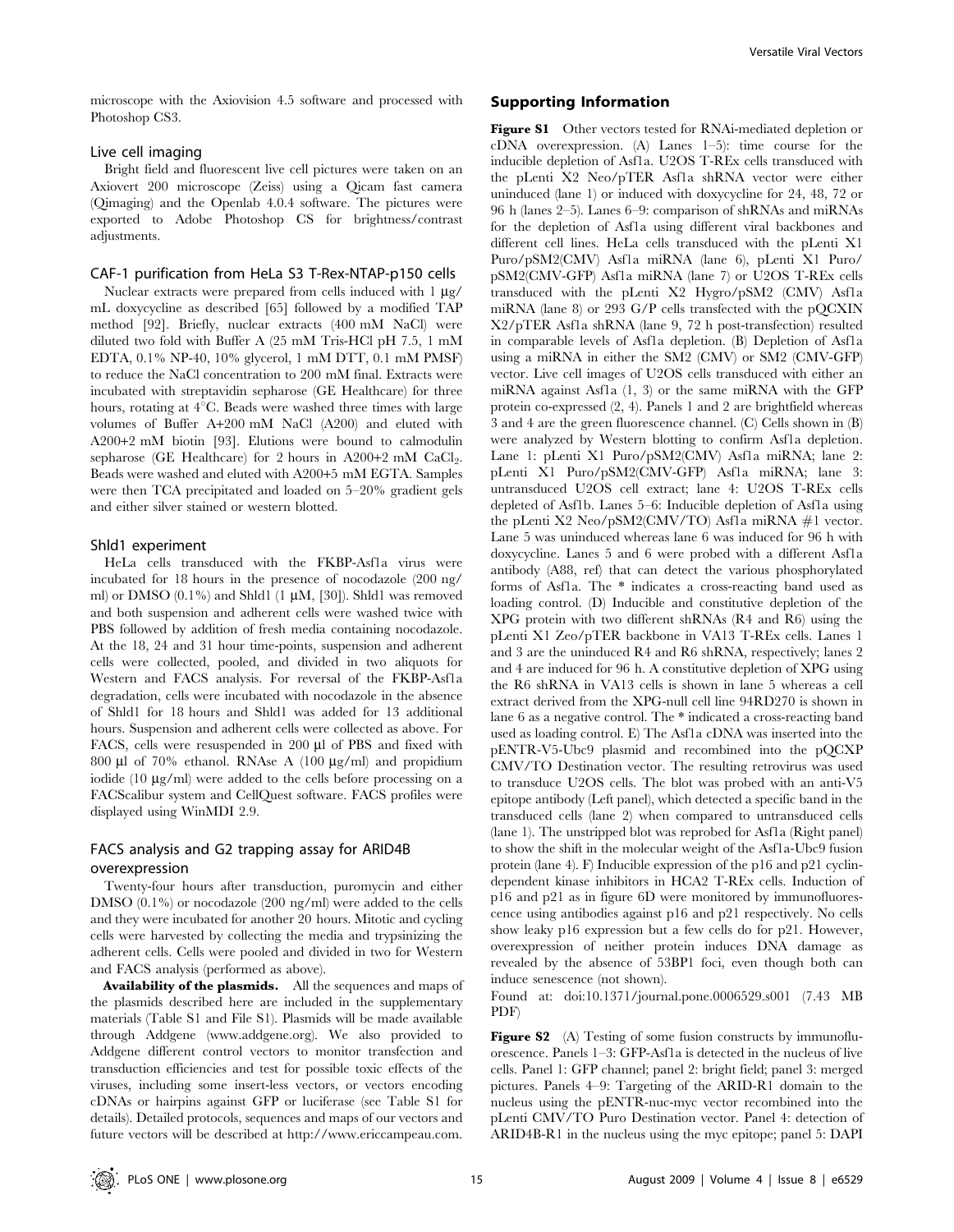staining; panel 6: merged pictures; panel 7: ARID4B-R1 domain fused at the C-terminus to the V5-tag and recombined with the pLenti CMV Neo Destination vector is localized to the cytoplasm as detected using the V5 antibody; panel 8: DAPI staining; panel 9: merged pictures. Western blots of the GFP-Asf1a and the ARID-R1 domain constructs are shown in (B) and (C) respectively. Panels 10–12: Co-localization of the GFP and V5 signals from the pEF-XPG-V5 vector recombined with the pLenti CMV GFP DEST vector. Panel 10: Detection of XPG-V5 with the V5 antibody; panel 11: GFP fluorescence; panel 12: DAPI staining. (B) Western blots of the various Asf1a fusion constructs. Asf1a was cloned into the pENTR-GFP-C1 and pENTR4-FLAG plasmids and recombined with the pLenti CMV/TO and pLenti PGK Puro Destination vectors, respectively. Extracts were blotted incubated with antibodies against Asfla, FLAG, GFP or  $\alpha$ tubulin. The two bands recognized by the FLAG antibody represent the phosphorylated and unphosphorylated forms of Asf1a where the former cannot be recognized by the Asf1a antibody from Cell Signaling Technologies. (C) Western blots showing expression of the ARID-R1 domain either fused to the nuc-myc (lane 2) or V5 (lane 4) tag at its C-terminus as described in (A). The ARID-R1-nuc-myc was also fused to GST at its Nterminus (lane 6) and the vector was recombined with the pLenti CMV Puro Destination vector. The untransduced HeLa cells are shown in lanes 1, 3 and 5 and were derived from the same blot but not in adjacent lanes to the tested sample. The antibody used for Western blot detection is shown for each blot. (D) Detection of the GFP-Zeocin fusion protein in live cells. Cells expressing the GFP-Zeocin protein can be detected by fluorescence, although the intensity is significantly lower than for GFP alone. TOP: HeLa cells transduced with an empty pLenti X1 GFP-Zeo vector either fluorescent channel (panel 1) or bright field (panel 2); BOTTOM: untransduced HeLa cells, fluorescent channel (panel 3) or bright field (panel 4). (E) Testing of various constructs to express a V5 tagged Luciferase in HeLa cells. The name of the Destination vector is shown on top of the figure. Untransduced HeLa cells, or HeLa cells transduced with a shRNA against Luciferase (shLUC), are used as negative controls. The luciferase is detected using an antibody that recognizes the V5 epitope only in cells transduced with the viruses. Alpha-tubulin is used as a loading control for lanes 1–5 and HP1 gamma for lanes 6–7.

#### References

- 1. Naldini L, Blomer U, Gallay P, Ory D, Mulligan R, et al. (1996) In vivo gene delivery and stable transduction of nondividing cells by a lentiviral vector. Science 272: 263–267.
- 2. Stuhlmann H, Cone R, Mulligan RC, Jaenisch R (1984) Introduction of a selectable gene into different animal tissue by a retrovirus recombinant vector. Proc Natl Acad Sci U S A 81: 7151–7155.
- 3. Cone RD, Mulligan RC (1984) High-efficiency gene transfer into mammalian cells: generation of helper-free recombinant retrovirus with broad mammalian host range. Proc Natl Acad Sci U S A 81: 6349–6353.
- 4. Naldini L, Blomer U, Gage FH, Trono D, Verma IM (1996) Efficient transfer, integration, and sustained long-term expression of the transgene in adult rat brains injected with a lentiviral vector. Proc Natl Acad Sci U S A 93: 11382–11388.
- 5. Danos O, Mulligan RC (1988) Safe and efficient generation of recombinant retroviruses with amphotropic and ecotropic host ranges. Proc Natl Acad Sci U S A 85: 6460–6464.
- 6. Mitta B, Rimann M, Ehrengruber MU, Ehrbar M, Djonov V, et al. (2002) Advanced modular self-inactivating lentiviral expression vectors for multigene interventions in mammalian cells and in vivo transduction. Nucleic Acids Res 30: e113.
- 7. Mitta B, Weber CC, Rimann M, Fussenegger M (2004) Design and in vivo characterization of self-inactivating human and non-human lentiviral expression vectors engineered for streptogramin-adjustable transgene expression. Nucleic Acids Res 32: e106.
- 8. Stegmeier F, Hu G, Rickles RJ, Hannon GJ, Elledge SJ (2005) A lentiviral microRNA-based system for single-copy polymerase II-regulated RNA interference in mammalian cells. Proc Natl Acad Sci U S A 102: 13212–13217.

Found at: doi:10.1371/journal.pone.0006529.s002 (9.90 MB DOC)

Figure S3 FACS analysis of the depletion or expression of FKBP-Asf1a in mitosis. Samples were collected and analyzed as outlined in Materials and Methods. All samples treated with nocodazole show accumulation in mitosis and samples treated with DMSO show a normal cell cycle profile. No significant cell death occurred during the experiment. The numbers shown with each FACS profile corresponds to the lane number in Figure 8B.

Found at: doi:10.1371/journal.pone.0006529.s003 (1.72 MB PDF)

Table S1 Plasmids submitted to Addgene.

Found at: doi:10.1371/journal.pone.0006529.s004 (0.04 MB XLS)

File S1 Vector maps and sequences

Found at: doi:10.1371/journal.pone.0006529.s005 (5.49 MB ZIP)

#### Acknowledgments

We would like to thank Peter Adams (Beatson Institute, Glasgow) for the Asf1a, Asf1b and HIRA cDNAs and antibodies against Asf1a and Asf1b (A87, A88) for the initial studies, Ely Kwoh (Lawrence Berkeley National Laboratory) for the pENTR3C-XPG-V5-GFP plasmid and Sneha Arjun for technical assistance. We would also like to thank Claude Gazin (CNRS, UMR217) for the Ubc9 cDNA and primers, Thomas Wandless (Stanford University) for the FKBP12-derived destabilization domain (DD) plasmids pBMN YFP-L106P iHcRed-t, pBMN L106P-PpLuc iBlast, pBMN L106P-YFP iHcRed-t, Michael Green (University of Massachusetts Medical School) for the use of the Axiovert 200 microscope, Michael Brodsky (University of Massachusetts Medical School) for the use of the Axioplan 2 microscope and Christian Beauséjour (Centre de recherche pédiatrique, Hôpital Sainte-Justine) for the 293T cell line, reading the manuscript, and helpful discussions and comments.

#### Author Contributions

Conceived and designed the experiments: EC FR CLS PDK. Performed the experiments: EC VER FR CLS BLR. Analyzed the data: EC VER FR CLS PDK. Contributed reagents/materials/analysis tools: EC VER FR CLS BLR JOF JC PY PKC PDK. Wrote the paper: EC FR CLS JOF JC PDK.

- 9. Szulc J, Wiznerowicz M, Sauvain MO, Trono D, Aebischer P (2006) A versatile tool for conditional gene expression and knockdown. Nat Methods 3: 109– 116.
- 10. Vigna E, Cavalieri S, Ailles L, Geuna M, Loew R, et al. (2002) Robust and efficient regulation of transgene expression in vivo by improved tetracyclinedependent lentiviral vectors. Mol Ther 5: 252–261.
- 11. Wiznerowicz M, Szulc J, Trono D (2006) Tuning silence: conditional systems for RNA interference. Nat Methods 3: 682–688.
- 12. Wiznerowicz M, Trono D (2003) Conditional suppression of cellular genes: lentivirus vector-mediated drug-inducible RNA interference. J Virol 77: 8957–8961.
- 13. Gupta S, Schoer RA, Egan JE, Hannon GJ, Mittal V (2004) Inducible, reversible, and stable RNA interference in mammalian cells. Proc Natl Acad Sci U S A 101: 1927–1932.
- 14. Paddison PJ, Cleary M, Silva JM, Chang K, Sheth N, et al. (2004) Cloning of short hairpin RNAs for gene knockdown in mammalian cells. Nat Methods 1: 163–167.
- 15. Zhu X, Santat LA, Chang MS, Liu J, Zavzavadjian JR, et al. (2007) A versatile approach to multiple gene RNA interference using microRNA-based short hairpin RNAs. BMC Mol Biol 8: 98.
- 16. Shin KJ, Wall EA, Zavzavadjian JR, Santat LA, Liu J, et al. (2006) A single lentiviral vector platform for microRNA-based conditional RNA interference and coordinated transgene expression. Proc Natl Acad Sci U S A 103: 13759–13764.
- 17. Hartley JL, Temple GF, Brasch MA (2000) DNA cloning using in vitro sitespecific recombination. Genome Res 10: 1788–1795.
- 18. Invitrogen (2006) NativePure Lentiviral Expression System. .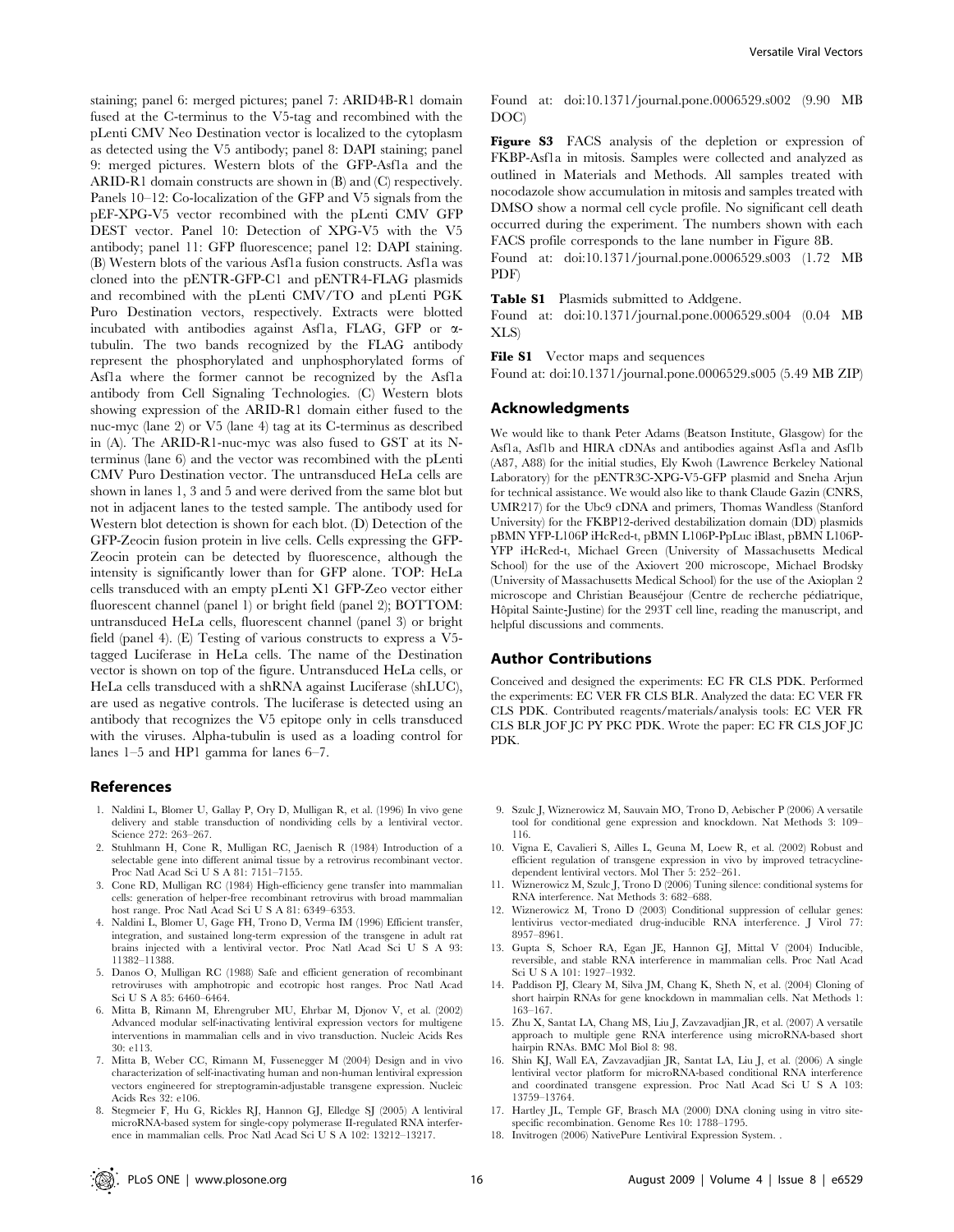- 19. Chakiath CS, Esposito D (2007) Improved recombinational stability of lentiviral expression vectors using reduced-genome Escherichia coli. Biotechniques 43: 466, 468, 470.
- 20. Jaffe A, Ogura T, Hiraga S (1985) Effects of the ccd function of the F plasmid on bacterial growth. J Bacteriol 163: 841–849.
- 21. DasGupta U, Weston-Hafer K, Berg DE (1987) Local DNA sequence control of deletion formation in Escherichia coli plasmid pBR322. Genetics 115: 41–49.
- 22. Brummelkamp TR, Bernards R, Agami R (2002) A system for stable expression of short interfering RNAs in mammalian cells. Science 296: 550–553.
- 23. van de Wetering M, Oving I, Muncan V, Pon Fong MT, Brantjes H, et al. (2003) Specific inhibition of gene expression using a stably integrated, inducible small-interfering-RNA vector. EMBO Rep 4: 609–615.
- 24. Yao F, Svensjo T, Winkler T, Lu M, Eriksson C, et al. (1998) Tetracycline repressor, tetR, rather than the tetR-mammalian cell transcription factor fusion derivatives, regulates inducible gene expression in mammalian cells. Hum Gene Ther 9: 1939–1950.
- 25. Silva JM, Li MZ, Chang K, Ge W, Golding MC, et al. (2005) Second-generation shRNA libraries covering the mouse and human genomes. Nat Genet 37: 1281–1288.
- 26. Antoszczyk S, Taira K, Kato Y (2006) Correlation of structure and activity of short hairpin RNA. Nucleic Acids Symp Ser (Oxf). pp 295–296.
- 27. Chang K, Elledge SJ, Hannon GJ (2006) Lessons from Nature: microRNAbased shRNA libraries. Nat Methods 3: 707–714.
- 28. Puig O, Caspary F, Rigaut G, Rutz B, Bouveret E, et al. (2001) The tandem affinity purification (TAP) method: a general procedure of protein complex purification. Methods 24: 218–229.
- 29. Chu BW, Banaszynski LA, Chen LC, Wandless TJ (2008) Recent progress with FKBP-derived destabilizing domains. Bioorg Med Chem Lett 18: 5941–5944.
- 30. Banaszynski LA, Chen LC, Maynard-Smith LA, Ooi AG, Wandless TJ (2006) A rapid, reversible, and tunable method to regulate protein function in living cells using synthetic small molecules. Cell 126: 995–1004.
- 31. Jakobs A, Koehnke J, Himstedt F, Funk M, Korn B, et al. (2007) Ubc9 fusiondirected SUMOylation (UFDS): a method to analyze function of protein SUMOylation. Nat Methods 4: 245–250.
- 32. Fischer-Fantuzzi L, Vesco C (1988) Cell-dependent efficiency of reiterated nuclear signals in a mutant simian virus 40 oncoprotein targeted to the nucleus. Mol Cell Biol 8: 5495–5503.
- 33. Barry SC, Harder B, Brzezinski M, Flint LY, Seppen J, et al. (2001) Lentivirus vectors encoding both central polypurine tract and posttranscriptional regulatory element provide enhanced transduction and transgene expression. Hum Gene Ther 12: 1103–1108.
- 34. Manganini M, Serafini M, Bambacioni F, Casati C, Erba E, et al. (2002) A human immunodeficiency virus type 1 pol gene-derived sequence (cPPT/CTS) increases the efficiency of transduction of human nondividing monocytes and T lymphocytes by lentiviral vectors. Hum Gene Ther 13: 1793–1807.
- 35. Sirven A, Pflumio F, Zennou V, Titeux M, Vainchenker W, et al. (2000) The human immunodeficiency virus type-1 central DNA flap is a crucial determinant for lentiviral vector nuclear import and gene transduction of human hematopoietic stem cells. Blood 96: 4103–4110.
- 36. Zennou V, Serguera C, Sarkis C, Colin P, Perret E, et al. (2001) The HIV-1 DNA flap stimulates HIV vector-mediated cell transduction in the brain. Nat Biotechnol 19: 446–450.
- 37. Lotti F, Mavilio F (2003) The choice of a suitable lentivirus vector: transcriptional targeting. Methods Mol Biol 229: 17–27.
- 38. Junker U, Bohnlein E, Veres G (1995) Genetic instability of a MoMLV-based antisense double-copy retroviral vector designed for HIV-1 gene therapy. Gene Ther 2: 639–646.
- 39. Yu SF, von Ruden T, Kantoff PW, Garber C, Seiberg M, et al. (1986) Selfinactivating retroviral vectors designed for transfer of whole genes into mammalian cells. Proc Natl Acad Sci U S A 83: 3194–3198.
- 40. Dull T, Zufferey R, Kelly M, Mandel RJ, Nguyen M, et al. (1998) A thirdgeneration lentivirus vector with a conditional packaging system. J Virol 72: 8463–8471.
- 41. Frederick M, Ausubel RB, Robert EKingston, David DMoore, Seidman JG, John ASmith, Struhl K, eds (2003) Current Protocols in Molecular Biology: John Wiley & Sons, Inc. 4648.
- 42. Hantzopoulos PA, Sullenger BA, Ungers G, Gilboa E (1989) Improved gene expression upon transfer of the adenosine deaminase minigene outside the transcriptional unit of a retroviral vector. Proc Natl Acad Sci U S A 86: 3519–3523.
- 43. Scherr M, Battmer K, Ganser A, Eder M (2003) Modulation of gene expression by lentiviral-mediated delivery of small interfering RNA. Cell Cycle 2: 251–257.
- 44. Gerolami R, Uch R, Jordier F, Chapel S, Bagnis C, et al. (2000) Gene transfer to hepatocellular carcinoma: transduction efficacy and transgene expression kinetics by using retroviral and lentiviral vectors. Cancer Gene Ther 7: 1286–1292.
- 45. Liu J, Jones KL, Sumer H, Verma PJ (2008) Stable transgene expression in human embryonic stem cells after simple chemical transfection. Mol Reprod Dev
- 46. Xia X, Zhang Y, Zieth CR, Zhang SC (2007) Transgenes delivered by lentiviral vector are suppressed in human embryonic stem cells in a promoter-dependent manner. Stem Cells Dev 16: 167–176.
- 47. Kumar M, Keller B, Makalou N, Sutton RE (2001) Systematic determination of the packaging limit of lentiviral vectors. Hum Gene Ther 12: 1893–1905.
- 48. Zhang R, Poustovoitov MV, Ye X, Santos HA, Chen W, et al. (2005) Formation of MacroH2A-containing senescence-associated heterochromatin foci and senescence driven by ASF1a and HIRA. Dev Cell 8: 19-30.
- 49. Zufferey R, Dull T, Mandel RJ, Bukovsky A, Quiroz D, et al. (1998) Selfinactivating lentivirus vector for safe and efficient in vivo gene delivery. J Virol 72: 9873–9880.
- 50. Zufferey R, Nagy D, Mandel RJ, Naldini L, Trono D (1997) Multiply attenuated lentiviral vector achieves efficient gene delivery in vivo. Nat Biotechnol 15: 871–875.
- 51. Follenzi A, Ailles LE, Bakovic S, Geuna M, Naldini L (2000) Gene transfer by lentiviral vectors is limited by nuclear translocation and rescued by HIV-1 pol sequences. Nat Genet 25: 217–222.
- 52. Ensoli B, Barillari G, Salahuddin SZ, Gallo RC, Wong-Staal F (1990) Tat protein of HIV-1 stimulates growth of cells derived from Kaposi's sarcoma lesions of AIDS patients. Nature 345: 84–86.
- 53. Ensoli B, Buonaguro L, Barillari G, Fiorelli V, Gendelman R, et al. (1993) Release, uptake, and effects of extracellular human immunodeficiency virus type 1 Tat protein on cell growth and viral transactivation. J Virol 67: 277–287.
- 54. Albini A, Ferrini S, Benelli R, Sforzini S, Giunciuglio D, et al. (1998) HIV-1 Tat protein mimicry of chemokines. Proc Natl Acad Sci U S A 95: 13153–13158.
- 55. El-Hage N, Wu G, Wang J, Ambati J, Knapp PE, et al. (2006) HIV-1 Tat and opiate-induced changes in astrocytes promote chemotaxis of microglia through the expression of MCP-1 and alternative chemokines. Glia 53: 132–146.
- 56. Eugenin EA, Dyer G, Calderon TM, Berman JW (2005) HIV-1 tat protein induces a migratory phenotype in human fetal microglia by a CCL2 (MCP-1) dependent mechanism: possible role in NeuroAIDS. Glia 49: 501–510.
- 57. Pocernich CB, Sultana R, Mohmmad-Abdul H, Nath A, Butterfield DA (2005) HIV-dementia, Tat-induced oxidative stress, and antioxidant therapeutic considerations. Brain Res Brain Res Rev 50: 14–26.
- 58. Liu Y, Jones M, Hingtgen CM, Bu G, Laribee N, et al. (2000) Uptake of HIV-1 tat protein mediated by low-density lipoprotein receptor-related protein disrupts the neuronal metabolic balance of the receptor ligands. Nat Med 6: 1380–1387.
- 59. Kwon HS, Brent MM, Getachew R, Jayakumar P, Chen LF, et al. (2008) Human immunodeficiency virus type 1 Tat protein inhibits the SIRT1 deacetylase and induces T cell hyperactivation. Cell Host Microbe 3: 158–167.
- 60. Cujec TP, Cho H, Maldonado E, Meyer J, Reinberg D, et al. (1997) The human immunodeficiency virus transactivator Tat interacts with the RNA polymerase II holoenzyme. Mol Cell Biol 17: 1817–1823.
- 61. Benkirane M, Chun RF, Xiao H, Ogryzko VV, Howard BH, et al. (1998) Activation of integrated provirus requires histone acetyltransferase. p300 and P/ CAF are coactivators for HIV-1 Tat. J Biol Chem 273: 24898–24905.
- 62. Darbinian N, Darbinyan A, Czernik M, Peruzzi F, Khalili K, et al. (2008) HIV-1 Tat inhibits NGF-induced Egr-1 transcriptional activity and consequent p35 expression in neural cells. J Cell Physiol 216: 128–134.
- 63. Chen D, Wang M, Zhou S, Zhou Q (2002) HIV-1 Tat targets microtubules to induce apoptosis, a process promoted by the pro-apoptotic Bcl-2 relative Bim. Embo J 21: 6801–6810.
- 64. Kanellopoulou C, Muljo SA, Kung AL, Ganesan S, Drapkin R, et al. (2005) Dicer-deficient mouse embryonic stem cells are defective in differentiation and centromeric silencing. Genes Dev 19: 489–501.
- 65. Smith S, Stillman B (1989) Purification and characterization of CAF-I, a human cell factor required for chromatin assembly during DNA replication in vitro. Cell 58: 15–25.
- 66. Krude T (1995) Chromatin assembly factor 1 (CAF-1) colocalizes with replication foci in HeLa cell nuclei. Exp Cell Res 220: 304–311.
- 67. Kim SH, Davalos AR, Heo SJ, Rodier F, Zou Y, et al. (2008) Telomere dysfunction and cell survival: roles for distinct TIN2-containing complexes. J Cell Biol 181: 447–460.
- 68. Anderson L, Henderson C, Adachi Y (2001) Phosphorylation and rapid relocalization of 53BP1 to nuclear foci upon DNA damage. Mol Cell Biol 21: 1719–1729.
- 69. Schultz LB, Chehab NH, Malikzay A, Halazonetis TD (2000) p53 binding protein 1 (53BP1) is an early participant in the cellular response to DNA doublestrand breaks. J Cell Biol 151: 1381–1390.
- 70. van Attikum H, Gasser SM (2009) Crosstalk between histone modifications during the DNA damage response. Trends Cell Biol 19: 207–217.
- 71. Rodier F, Coppe JP, Patil CK, Hoeijmakers WA, Munoz DP, et al. (2009) Persistent DNA damage signalling triggers senescence-associated inflammatory cytokine secretion. Nat Cell Biol. in press.
- 72. Hsu JY, Sun ZW, Li X, Reuben M, Tatchell K, et al. (2000) Mitotic phosphorylation of histone H3 is governed by Ipl1/aurora kinase and Glc7/PP1 phosphatase in budding yeast and nematodes. Cell 102: 279–291.
- 73. Fleischer TC, Yun UJ, Ayer DE (2003) Identification and characterization of three new components of the mSin3A corepressor complex. Mol Cell Biol 23: 3456–3467.
- 74. Binda O, Roy JS, Branton PE (2006) RBP1 Family Proteins Exhibit SUMOylation-Dependent Transcriptional Repression and Induce Cell Growth Inhibition Reminiscent of Senescence. Mol Cell Biol 26: 1917–1931.
- 75. Binda O, Nassif C, Branton PE (2008) SIRT1 negatively regulates HDAC1 dependent transcriptional repression by the RBP1 family of proteins. Oncogene 27: 3384–3392.
- 76. Kim J, Daniel J, Espejo A, Lake A, Krishna M, et al. (2006) Tudor, MBT and chromo domains gauge the degree of lysine methylation. EMBO Rep 7: 397–403.